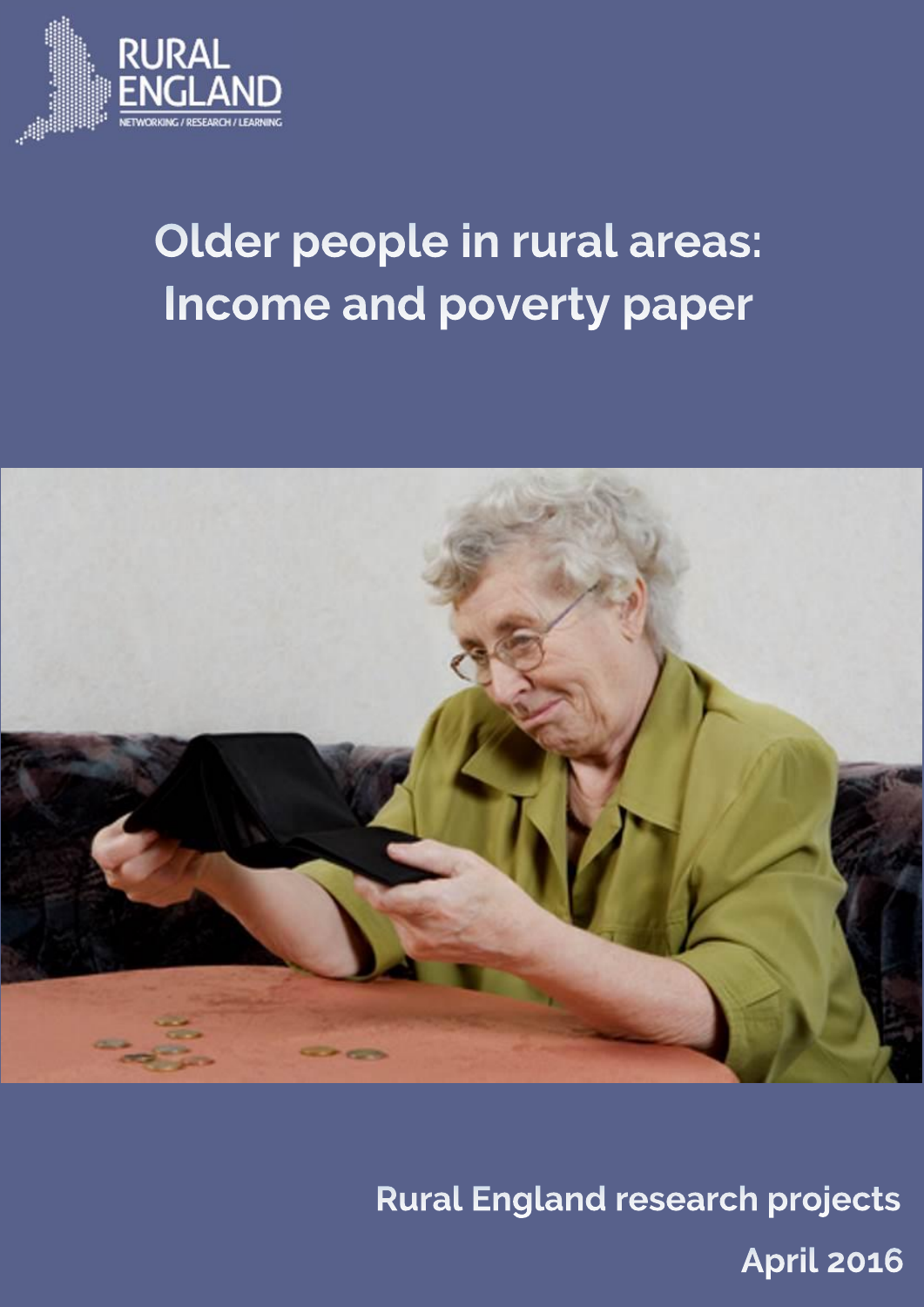

**Rural England Community Interest Company, established in 2014, brings together organisations with a strong rural focus. One of its core aims is to support research that improves access to information about issues affecting rural England.**

**This paper forms part of wider suite of research exploring different aspects of vulnerability as affecting older rural residents. We hope the findings will be of interest to you.**

> **Author: Brian Wilson Publication date: April 2016**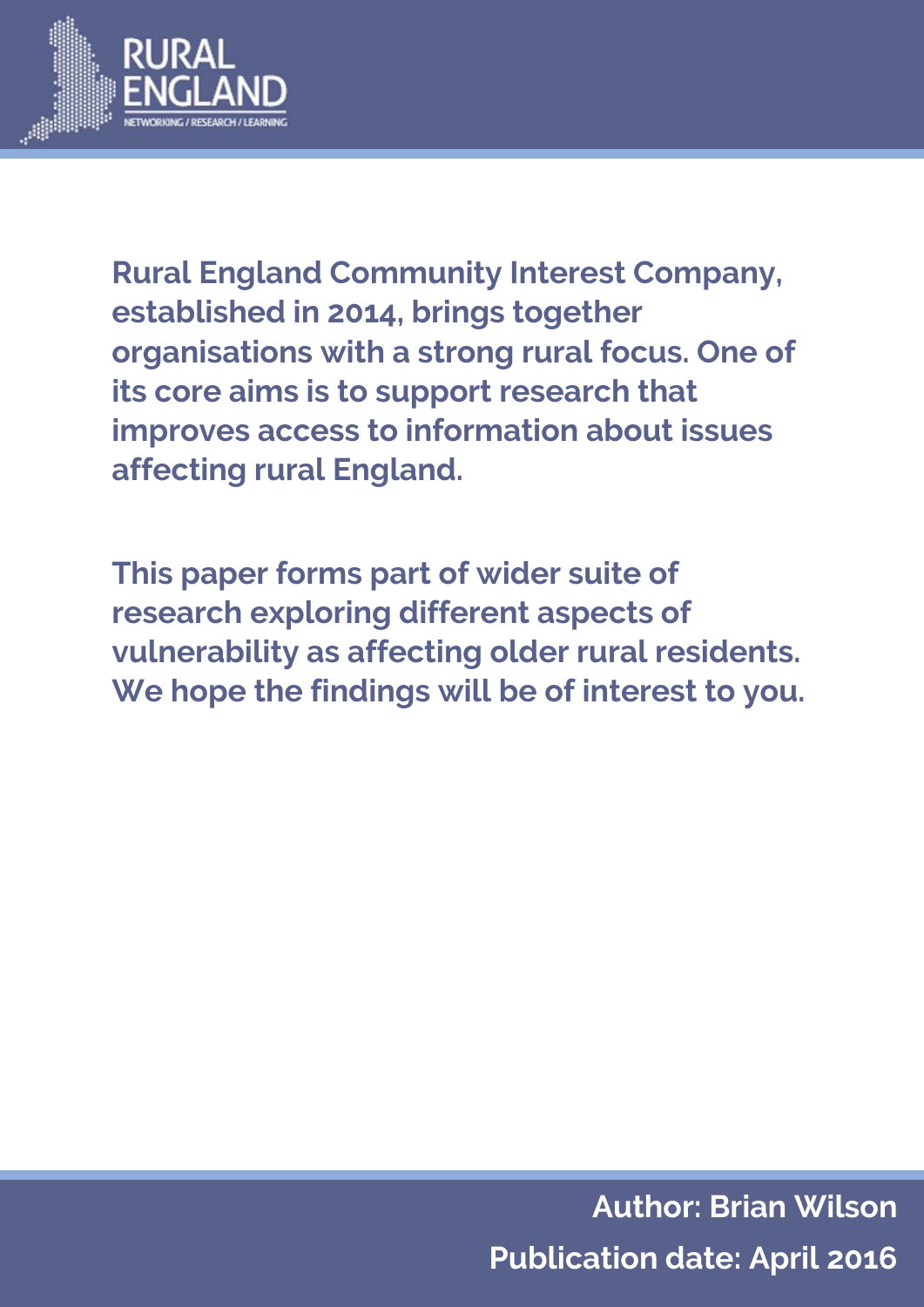

The following are features which describe older people who live in rural areas:

- **Economic activity**: 11% to 12% remain economically active, which is more than in urban areas. Rural older people are more often self-employed or in part-time employment than their urban counterparts. Most work less than 15 hours a week;
- **Occupations**: those still working are, relative to urban older people, more likely to be in trades, services, manufacturing and elementary occupations, but less likely to be in managerial, professional, technical and administrative occupations;
- **Poverty levels**: depending whether or not housing costs are taken into account, 13% or 15% of rural pensioners live in *relative* poverty, which is the same as urban areas. Rural areas score slightly better than urban areas if absolute poverty is used<sup>1</sup>. In rural areas pensioners form a larger share of the population in poverty;
- **Trends in poverty**: in line with national trends, the proportion of rural pensioners in poverty has fallen, at least in part due to the earlier introduction of the Pension Credit and the more recent up-rating of the Basic State Pension. In the short term this trend can be expected to continue;
- **Cost of living**: certain items of expenditure, such as heating bills and transport costs, tend to be high in a rural setting. The very old may face extra running and one-off costs for things such as heating, personal care and home adaptation;
- **State pensions**: there are 4.2 million living in rural classified local authority areas who claim the Basic State Pension. One in six of them also claim the Pension Credit, which is significantly (if not surprisingly) less than in urban areas;
- **Income sources**: for more than half, the Basic State Pension is their main income source. For roughly a third, their main income source is a private pension or asset. Having a private pension as your main source is more likely in rural areas;
- **Housing tenure**: 80% live in owner occupied housing. Compared with urban older people they are more likely to be owner occupiers, more likely to be private renters and less likely to be social renters. This pattern is marked in the smaller settlements;
- **Fuel poverty**: a high proportion of rural pensioners live off the mains gas network and depend on more expensive home heating fuels. The level of fuel poverty is related both to (small) settlement size and to population sparsity;
- **Rural variation**: it is important not to over-generalise, given the degree of variation across rural areas on many of the measures quoted in this paper. Examples of this include levels of Pension Credit claiming and home ownership.

<sup>1</sup> Definitions of relative and absolute poverty are provided at the end of this paper.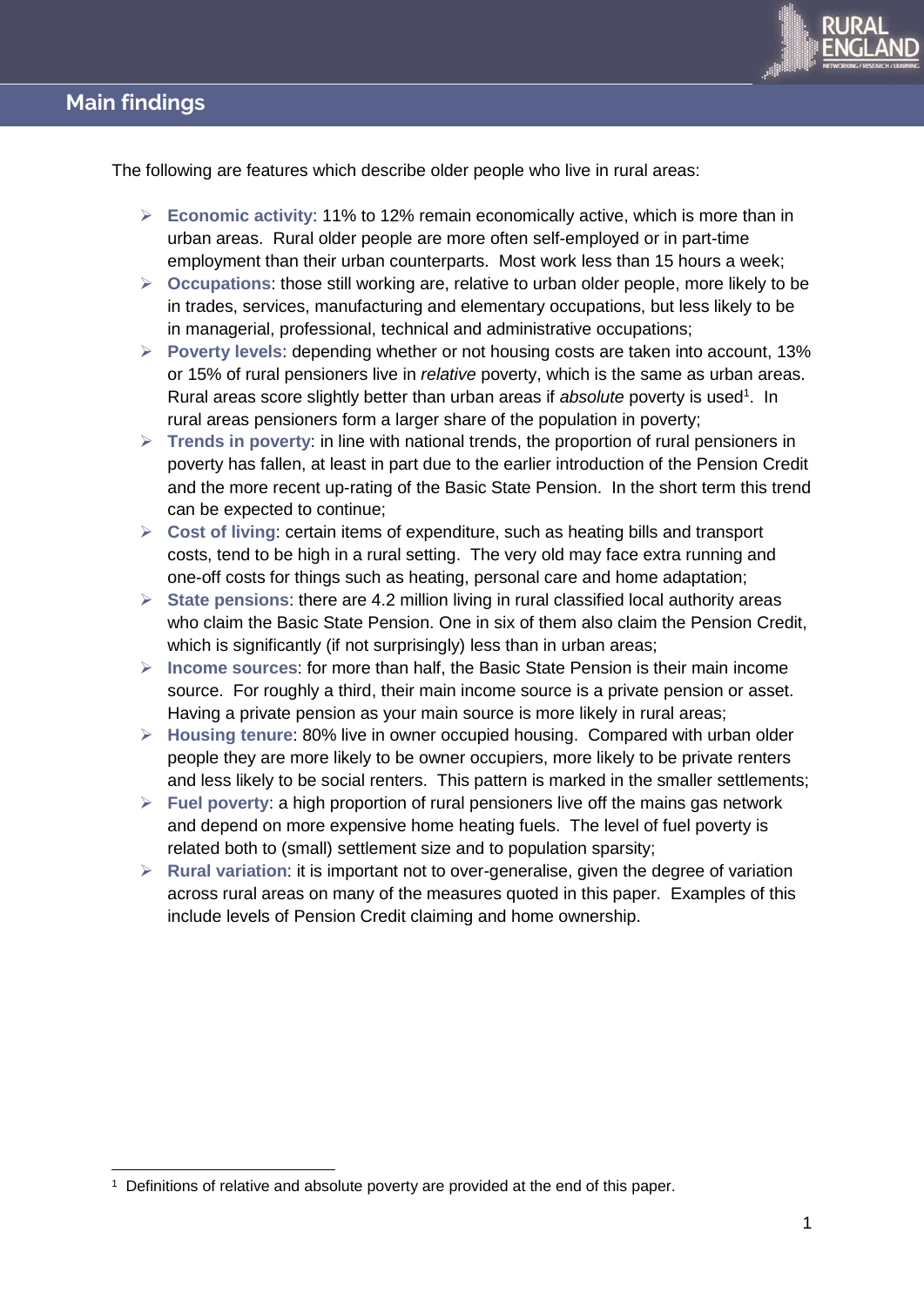#### **1. Introduction 1. Introduction**

This paper is an interim output from the project being undertaken by Rural England on older people in rural areas. The context is a demography in which older people already form a disproportionate share of the overall rural population. Projections expect this gap to widen as the population in rural areas ages at a faster rate than that in urban areas. This may raise opportunities and concerns, both of which will have policy implications. It is important for the future of rural communities, economies and areas that the trends are properly understood and considered (and preferably acted upon).

Clearly the income of older residents and older person households is a key factor which underpins their quality of life and wellbeing, as is the cost of living. Various national trends may be of rural relevance. They include: the growing number who remain working beyond traditional retirement ages; the demise of final salary pension schemes; and the protection of state pension levels despite public spending cuts. There is, of course, a particular public policy interest in those who are on low incomes. Other issues include pensioners that own appreciating housing assets and the impacts of fuel price fluctuations for home heating.

In this paper evidence from existing reports is summarised alongside new rural analysis of available data sets. The project defines 'older people' as the 65 plus age group, although evidence sources sometimes use slightly different definitions. It had been hoped to make more of a distinction between younger old people and the very old e.g. 85 plus age group, as there may be differing policy implications, but data sources did not generally allow this.

Two definitions of 'rural' are used. One is the ONS and Defra rural-urban classification, which identifies settlements with fewer than 10,000 residents as rural (and splits these down further into rural towns, villages and hamlets/isolated dwellings). This fine-grained definition has certain advantages, but there are limited amounts of data available to match it. The other is the ONS and Defra rural-urban classification of local authority areas, which includes three rural categories (Mainly Rural, Largely Rural and Urban with Significant Rural). Details of these definitions can be found on the Defra website<sup>2</sup>.

# **2. Employment 2. Employment**

-

As life expectancy has increased so many choose (or feel compelled by financial circumstances) to continue working beyond traditional retirement age and the law now ensures that they must be allowed to do so. This trend is encouraged by changes to the age at which the State Pension can be claimed. Nor is it uncommon for people to reduce their working hours gradually, rather than ceasing work altogether. In short, the distinction between work and retirement is less clear cut than it once was.

However, a recent report by CIPD<sup>3</sup> noted there was still a 64% drop in the employment rate between those aged 53 and those aged 67. There is, thus, considerable scope to retain people within the labour force who have accumulated skills and experience. This could

<sup>2</sup> <https://www.gov.uk/government/collections/rural-urban-definition>

<sup>3</sup> *Avoiding the demographic crunch: labour supply and the ageing workforce*, CIPD (2015)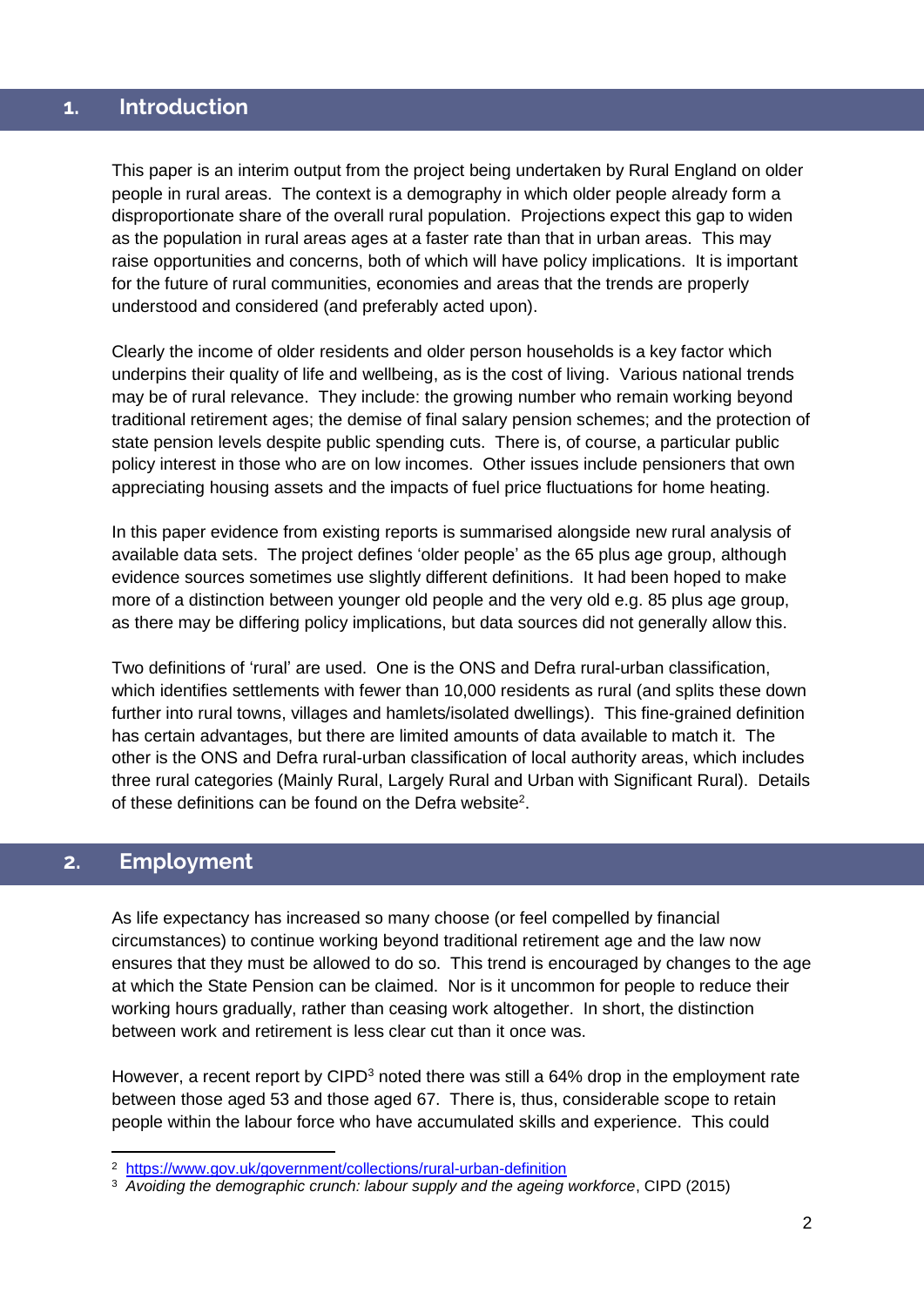deliver benefits for older people, for employers and for the state. It may be particularly important given fewer young people entering the workforce – a trend which may especially affect rural areas – though during the last decade migrant labour has boosted supply. According to CIPD delaying retirement seems most desirable in sectors that face skills shortages or where a large part of the existing workforce is approaching retirement age. Sectors with skills shortages include health, social care and education. Those with at least a third of their workforce aged over 50 include agriculture, manufacturing, construction, transport and storage.

Data has been analysed for this project from the 2011 Census on the (paid) employment activity of those aged 65 plus. As chart 1 shows, older people living in rural areas are more likely to remain economically active than their counterparts in urban areas. In rural classified local authority areas around 11% or 12% of this age group remain in work. What we don't know is whether this propensity is among those who are long-term residents of their rural area or those who moved there more recently (or both).



**Chart 1: Proportion of 65 plus age group who are economically active**

Source: 2011 Census (ONS)

As might be expected, national analysis shows that those just over the age of 65 are much more likely to remain economically active than those in older age groups.

Among local authority areas classified as rural there is considerable variation. Those with the largest share of their age 65 plus population economically active are the Isles of Scilly (26.9%), Uttlesford in Essex (16.2%), Cotswold in Gloucestershire (15.5%), South Oxfordshire (15.3%), West Oxfordshire (15.3%) and Eden in Cumbria (15.1%) – all Mainly Rural areas. Those with the smallest share of their older population economically active are the more industrial rural areas of Redcar & Cleveland (5.9%), Barrow in Furness (6.0%), County Durham (6.4%) and Copeland in Cumbria (7.7%).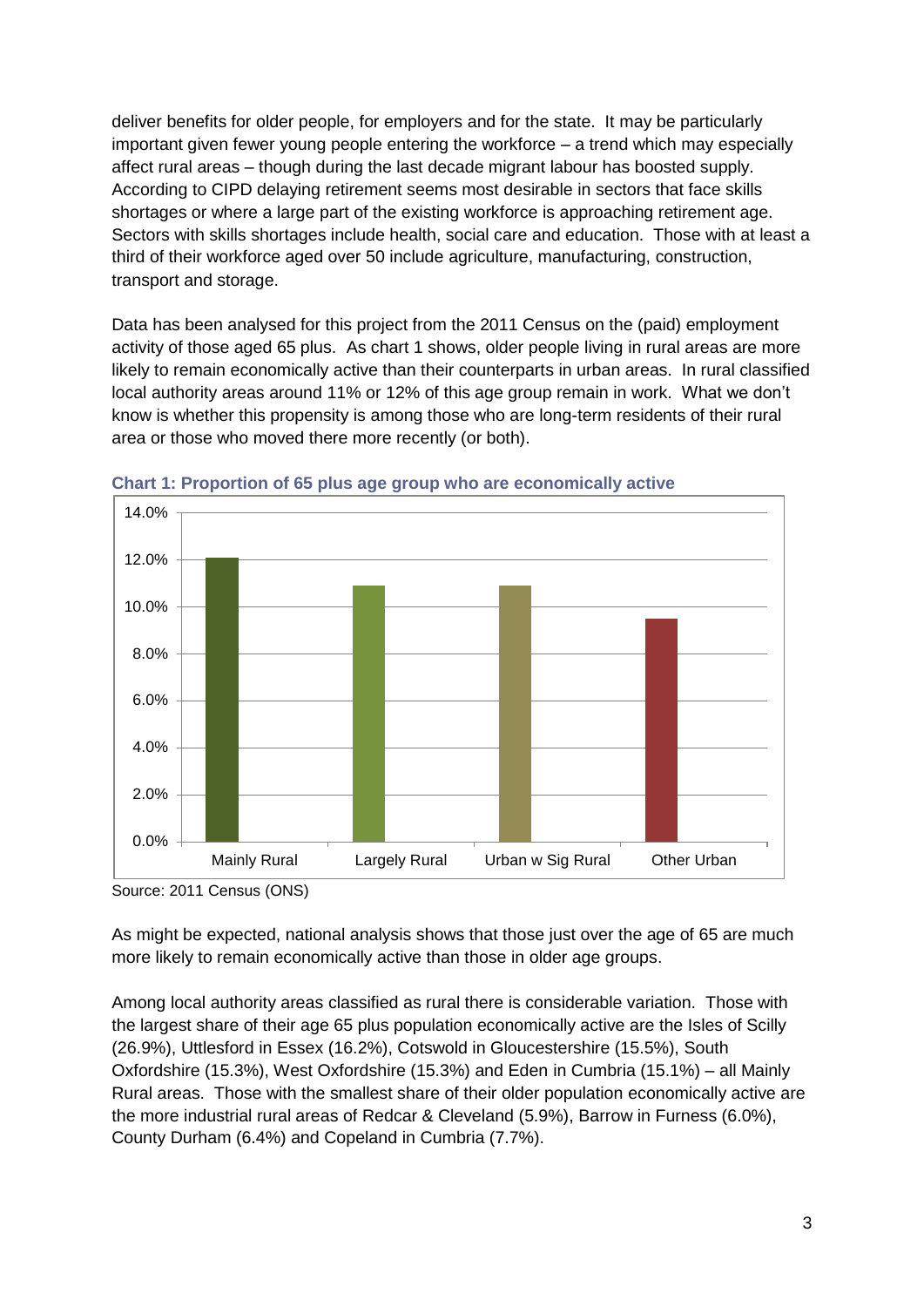This data has been mapped, highlighting only the rural classified local authorities. Very broadly there would appear to be a high proportion of older people still economically active in a band from the western side of London through to the Marches. Conversely, many rural areas with a low proportion of older people economically active are found to be coastal.



**Map 1: Proportion of 65 plus age group who are economically active**

- 1st quartile (5.2% to 8.8%) 2nd quartile (8.8% to 10.4%) 3rd quartile (10.4% to 12.6%)
- 4th quartile (12.6% to 26.9%)
- urban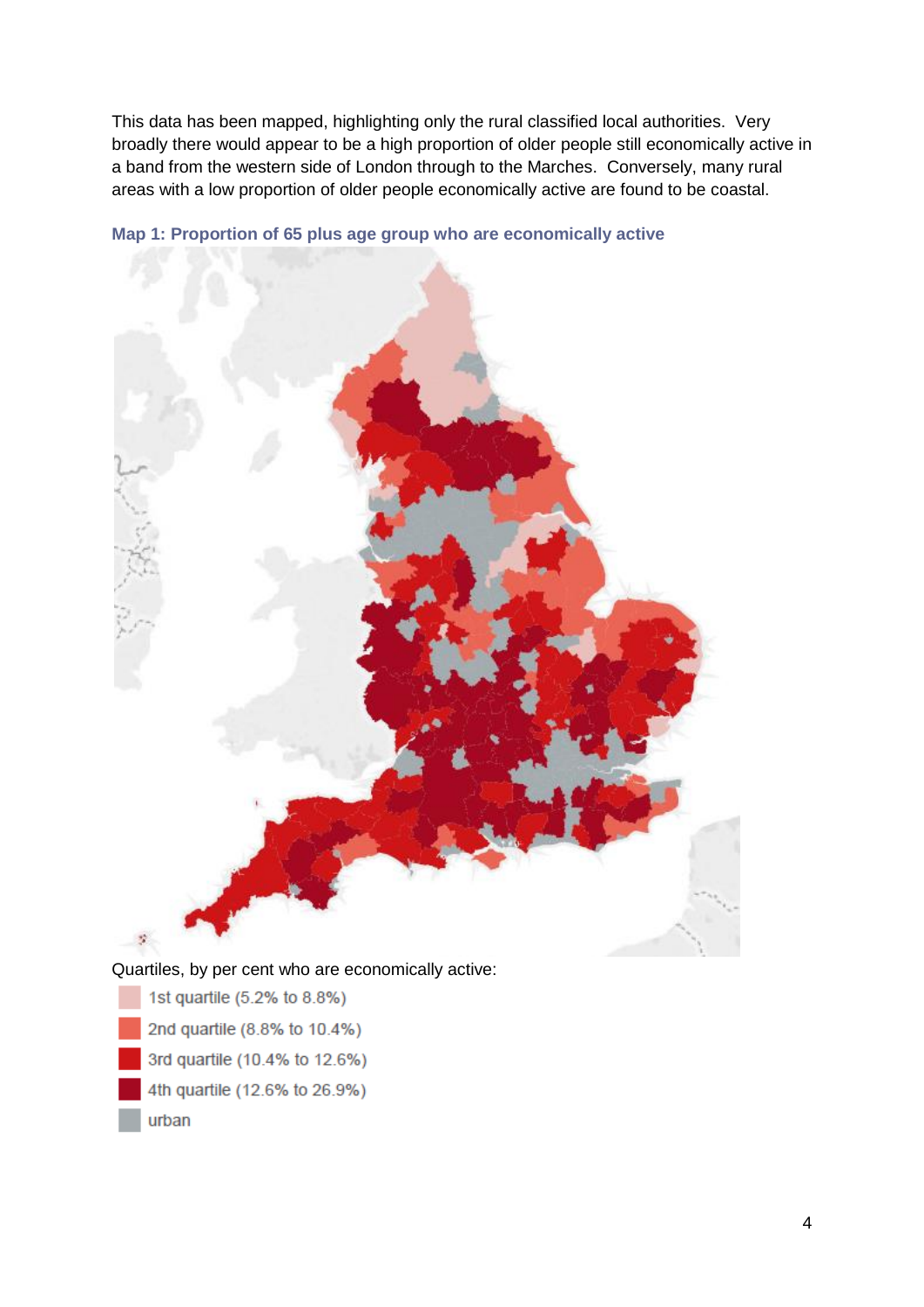If we consider different types of economic activity the picture becomes quite complex. Table 1 shows that, compared with those living in urban areas:

- $\triangleright$  Older people living in rural areas are a little more likely to be employees:
- $\triangleright$  This rural difference being entirely due to those who are part-time employees;
- $\triangleright$  Since rural older people are slightly less likely to be full-time employees.

The table also shows that, compared with those living in urban areas:

- $\triangleright$  Older people living in rural areas are much more likely to be self-employed;
- $\triangleright$  This rural difference holding true for both part and full-time self-employment;
- $\triangleright$  With self-employment particularly common in the most rural category.

Indeed, it is striking that in Mainly Rural areas the self-employed cohort of older people is not that much smaller than the employed cohort of older people. This implies that: the selfemployed are more likely to stay working beyond age 65; and/or employed people are becoming self-employed instead of retiring.

|                                | <b>Mainly Rural</b> | <b>Largely Rural</b> | Urban w Sig  | <b>Other Urban</b> |
|--------------------------------|---------------------|----------------------|--------------|--------------------|
|                                |                     |                      | <b>Rural</b> |                    |
| Employees (all)                | 6.9%                | 6.7%                 | 7.1%         | 6.6%               |
| P-T employees                  | 4.4%                | 4.2%                 | 4.5%         | 3.9%               |
| F-T employees                  | 2.5%                | 2.5%                 | 2.6%         | 2.7%               |
| Self employed<br>(all)         | 5.2%                | 4.2%                 | 3.8%         | 2.8%               |
| P-T self<br>employed           | 2.6%                | 2.1%                 | 2.0%         | 1.5%               |
| F-T self-<br>employed          | 2.6%                | 2.1%                 | 1.8%         | 1.4%               |
| Total economic-<br>ally active | 12.1%               | 10.9%                | 10.9%        | 9.5%               |

#### **Table 1: Proportion of 65 plus age group who are employees or self-employed**

Source: 2011 Census (ONS) Note: Numbers may not add up exactly due to rounding.

Of course, many other older people may be active as volunteers: the figures from the 2011 Census refer only to those in paid employment. Evidence $4$  is that some older people both volunteer and remain in paid work, though there is a tendency to reduce their paid working hours as they build up their volunteering hours. This paper does not address the topic of volunteering further, since it does not add to a person's income.

The 2011 Census also provides information about hours worked by older people who remain economically active (whether as an employee or in self-employment). Table 2 shows that:

- $\triangleright$  More than half of the economically active among this age group are working parttime;
- $\triangleright$  Among the part-timers resident in rural areas there is small majority doing no more than 15 hours per week;

-

<sup>4</sup> Nazroo J, *Volunteering, Providing Informal Care and Paid Employment in Later Life*, Government Office for Science (2015) as an output from the Foresight Future of Ageing project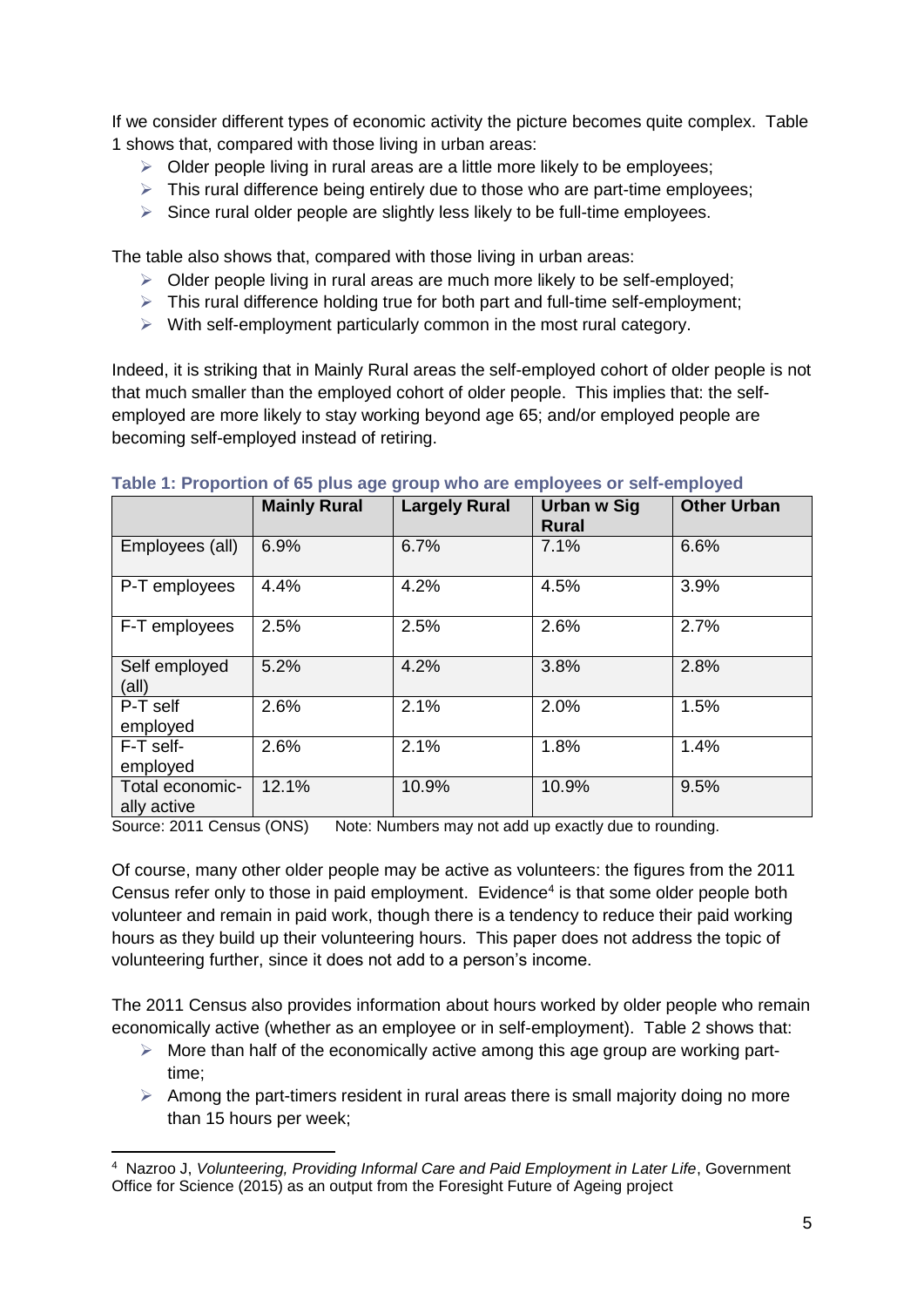$\triangleright$  This contrasts with a small majority of part-timers from urban areas who work 16 to 30 hours per week.

|                                   | <b>Mainly Rural</b> | <b>Largely Rural</b> | Urban w Sig<br><b>Rural</b> | <b>Other Urban</b> |
|-----------------------------------|---------------------|----------------------|-----------------------------|--------------------|
| 15 hours per<br>week or less      | 29.6%               | 29.5%                | 30.4%                       | 27.5%              |
| 16 to 30 hours<br>per week        | 28.1%               | 28.7%                | 29.0%                       | 29.4%              |
| All part-time (up<br>to 30 hours) | 57.8%               | 58.2%                | 59.3%                       | 56.9%              |

#### **Table 2: Proportion of economically active 65 plus age group in part-time employment**

Source: 2011 Census (ONS) Note: Numbers may not add up exactly due to rounding.

Information is also available from the 2011 Census about the occupation of older people who remain economically active. As table 3 shows, those still working in rural areas are less likely to be in managerial, professional, technical and administrative occupations then their urban counterparts. Conversely, they are more likely to be in skilled trades, services, manufacturing and elementary occupations than their urban counterparts. This appears to mirror the occupational structure of the pre-retirement age workforce in rural areas. Some commentators caricature rural communities as full of 'middle class retirees'. Whilst there may be a grain of truth in this, it remains a fact they retain a population who are in lower skill occupations and, perhaps, find it financially harder to cease working. From an ageing perspective, it can also be noted that some of these over-represented occupations will include jobs that are physically demanding<sup>5</sup>.

| <b>Occupational categories</b>              | Rural areas compared with urban areas |
|---------------------------------------------|---------------------------------------|
| Managers, directors and senior<br>officials | Under-represented                     |
| Professional occupations                    | Under-represented                     |
| Associate professional and<br>technical     | Under-represented                     |
| Administrative and secretarial              | Under-represented                     |
| <b>Skilled trades</b>                       | Over-represented                      |
| Caring, leisure and other<br>services       | Over-represented                      |
| Sales and customer services                 | Over-represented                      |
| Process, plant and machine<br>operatives    | Over-represented                      |
| <b>Elementary occupations</b>               | Over-represented                      |

#### **Table 3: Occupational structure of 65 plus age group who are economically active**

Source: 2011 Census (ONS)

-

<sup>5</sup> Buckle P, *Workplace Infrastructure*, Government Office for Science (2015) as an output from the Foresight Future of Ageing project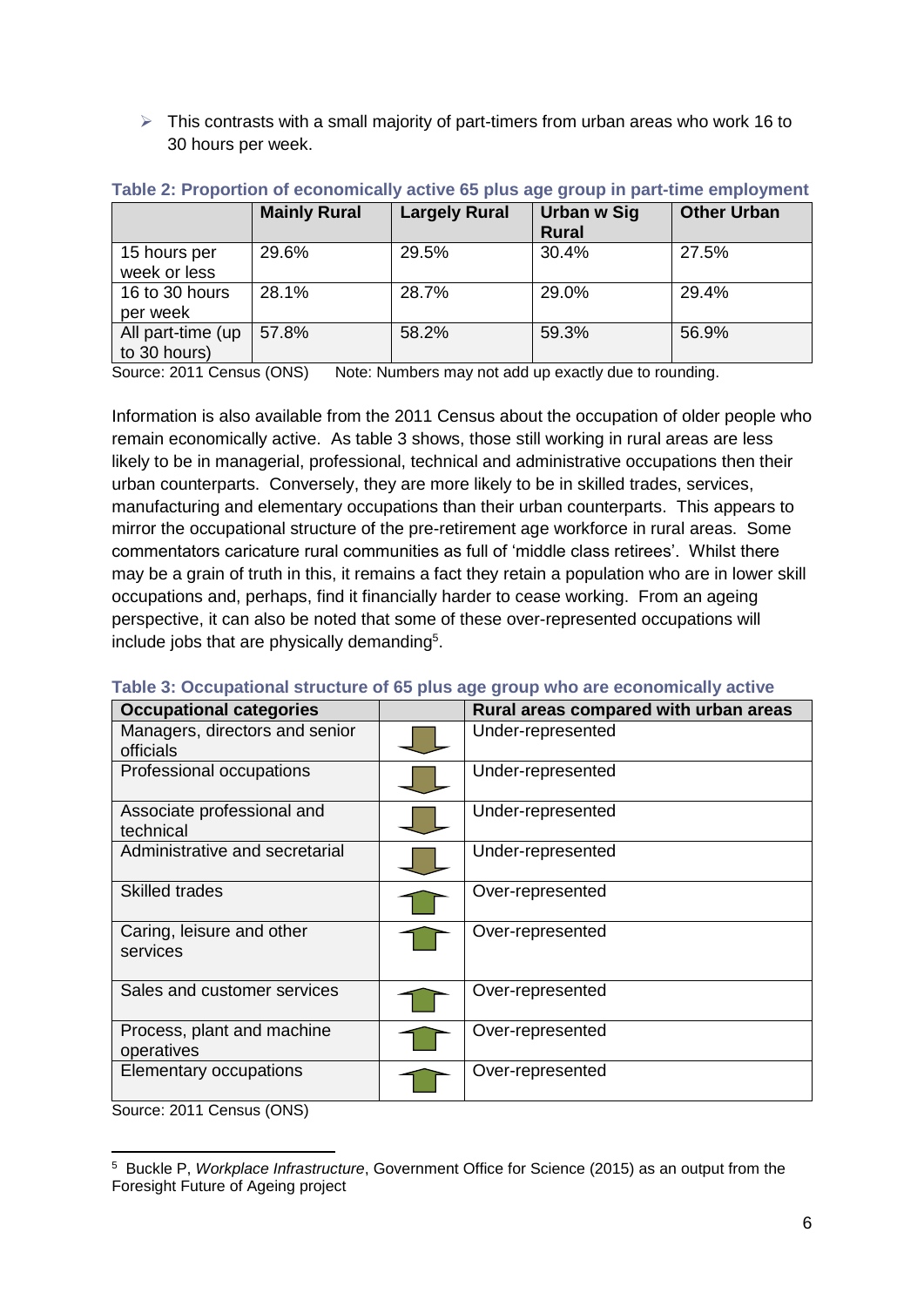Irrespective of this urban comparison, numerically the most common occupations of older rural people who are economically active are (in order): skilled trades; elementary occupations; managerial; and professional.

#### **3. Low incomes and poverty 3. Low incomes and poverty**

The prevalence of low incomes and poverty amongst older people is an issue of particular interest for public policy and retiring from paid employment can have a significant impact on income. One piece of research found<sup>6</sup> that the proportion of households with a low income went up by 5% upon reaching the state retirement age. However, it also noted that the changes occurring to individual household incomes were surprisingly complex, with some moving into and some moving out of low income, depending on factors such as whether they have a private pension, whether they continue working and who lives in the household.

Qualitative research<sup>7</sup> amongst those aged 65 plus on a low income concluded that many found it tough, but believed they were getting by. Those who had previously been on a better income typically found the adjustment harder than those who were used to living on a constrained income. Most made strenuous efforts to live within their means and avoid debt. This research noted that the combination of living in a rural area, having poor health and having few social networks made it especially hard to manage financially (as well as practically).

All those of a pensionable age are, of course, entitled to the Basic State Pension, which in 2015/16 stands at just under £116 per week $8$ . Low income pensioners are also entitled to claim a Pension Credit, which has two parts. The first is the Guarantee Credit, which is a top up to reach the Guaranteed Minimum Pension of around £151 per week for single pensioners and £231 for pensioner couples. The second is a Savings Credit for those with limited savings, worth roughly £15 or £17 per week for single and couple pensioners respectively.

The Statistical Digest of Rural England $9$  published by Defra contains an analysis of relative and absolute poverty levels for pensioners, based upon Households Below Average Income (HBAI) statistics from the Department of Work & Pensions. This is a fairly complex dataset, due to definitional issues. Relative poverty is defined as living in a household where income is less than 60% of the average (median) household income. A criticism of relative poverty is that year-to-year changes are partly the result of changes in median income. Absolute poverty is an alternative measure which, again, uses living in a household where income is less than 60% of the average (median) household income, but it ties this to a specified year and then adjusts for inflation. This Government measure of absolute poverty should not be confused with the Minimum Income Standard (MIS), which measures the minimum income required to achieve a publically acceptable living standard<sup>10</sup>.

-

<sup>6</sup> *Changes to Work and Income around State Pension Age*, NatCen and Age UK (2013)

<sup>7</sup> *Living on a Low Income in Later Life*, Hill, Sutton & Hirsch for Age UK (2011)

<sup>&</sup>lt;sup>8</sup> Less if insufficient National Insurance contributions were made and 25p more from age 80 plus.

<sup>9</sup> *Statistical Digest of Rural England*, Defra (2015)

<sup>10</sup> See *Minimum Income Standards 2015*, Joseph Rowntree Foundation (2015)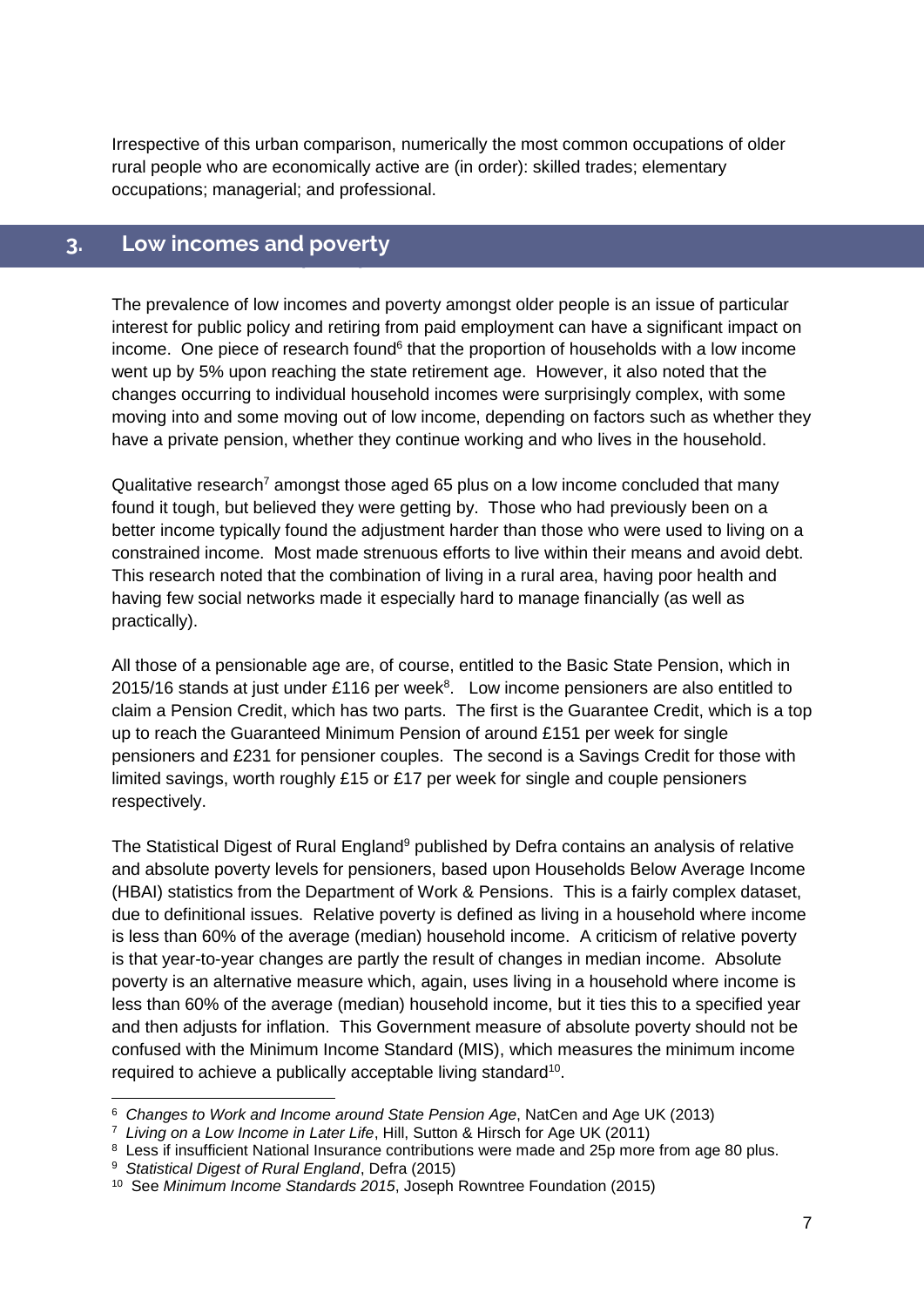As table 4 shows, 15% or 13% of rural pensioners were in *relative* poverty in 2012/13 depending whether housing costs are excluded or included. It is notable that comparative figures for urban areas are identical. There is no rural-urban difference in levels of relative poverty among pensioners.

|                    |                         | <b>Relative poverty</b> | <b>Absolute poverty</b> |
|--------------------|-------------------------|-------------------------|-------------------------|
| <b>Rural areas</b> | Before housing<br>costs | 15%                     | 16%                     |
|                    | After housing costs     | 13%                     | 14%                     |
| <b>Urban areas</b> | Before housing<br>costs | 15%                     | 17%                     |
|                    | After housing costs     | 13%                     | 16%                     |

**Table 4: Proportion of pensioners living in relative or absolute poverty in 2012/13**

Source: Defra analysis of HBAI statistics

If *absolute* poverty is instead used, then 16% or 14% of rural pensioners were in poverty in 2012/13 depending whether housing costs are excluded or included. On this measure rural areas have slightly fewer pensioners living in poverty than urban areas. This holds true whether or not housing costs are included in the calculation.

This comparison is of interest since poverty levels are clearly lower in rural than in urban areas for other age groups i.e. for children or working age people. When the focus is put on pensioners that positive rural picture all but disappears. We can therefore say that older people form a disproportionate share of the rural poor.

This finding is corroborated in earlier analysis by Guy Palmer<sup>11</sup>. He confirms that levels of pensioner poverty are much the same in rural and urban areas. As illustrated by Chart 2, he



**Chart 2: Proportion of those in low income households who are pensioners, 2006-09**

Source: Analysis of DWP HBAI statistics Note: Uses a LA classification based on the 2001 Census, though this is almost the same as the 2011 classification used elsewhere in this paper.

-11 *The Poverty Site*, Guy Palmer (website accessed July 2015)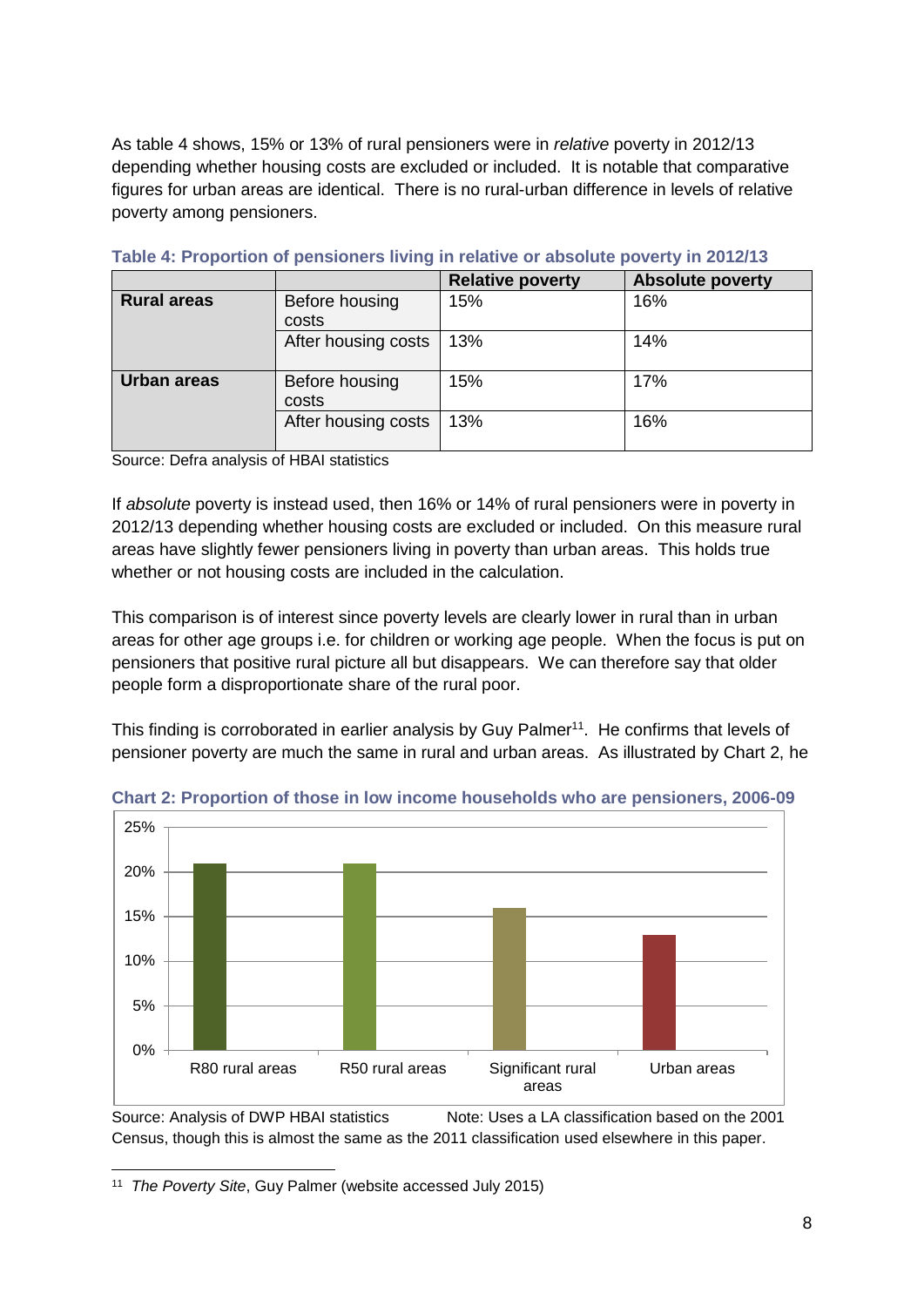finds that in rural areas pensioners comprise a larger share of those living in low income (or relative poverty) households.

Over the three years 2009/10 to 2012/13 the HBAI analysis shows that levels of relative poverty among rural pensioners fell, whilst levels of absolute poverty remained fairly constant. This probably reflects the up-rating of the State Pension<sup>12</sup> at a time when other welfare payments were more constrained. Taking an eight year timescale from 2004/05 to 2012/13 the pattern is not dissimilar, with relative poverty falling a bit further still among rural pensioners, whilst levels of absolute poverty show a fall only if housing costs are excluded from the measure. According to other Government figures<sup>13</sup> (which are national rather than rural) a faster decrease in pensioner poverty took place in the years prior to 2004/05 when the Pension Credit was introduced.

This trend could be seen as broadly consistent with recent analysis<sup>14</sup> showing that, if housing costs and household size are both taken into account, the median income of pensioners overtook the median income of working age people in 2011. Whilst the IFS expect average pensioner incomes to continue rising, another recent report<sup>15</sup> warns that the progress made in reducing pensioner poverty could be put at risk if action is not taken, given factors such as the lack of private pension provision and reducing social care budgets.

# **4. Cost of living 4. Cost of living**

-

National measures of low income or poverty inherently make an assumption that the cost of living is the same in all locations. This is clearly not the case, especially where housing costs are concerned. The poor – be they older people or not – must find it harder to make ends meet if residing in a high cost area.

Research by the New Policy Institute<sup>16</sup> concluded that some low income households face 'enhanced costs', a prime example being those living in rural areas and who face additional transport costs and higher heating bills. We know that residents living in small rural settlements drive approximately 45% more miles per year than the national average<sup>17</sup>.

Defra argue that it is difficult to make a meaningful comparison of household expenditure in different areas, because there are significant spatial variations in disposable household income. However, their analysis<sup>18</sup> of the ONS Living Costs and Food Survey 2013 does show markedly higher transport costs for those living in rural areas and especially in the smallest settlements.

<sup>&</sup>lt;sup>12</sup> State Pension up-rating was by the highest of the change in average earnings, RPI or 2.5%.

<sup>13</sup> *Households Below Average Income: An analysis of the income distribution 1994/95 – 2012/13*, Department of Work & Pensions (2014)

<sup>14</sup> *Where Next for Pensioner Living Standards?* Institute for Fiscal Studies for JRF (2015)

<sup>15</sup> *At a Cross-Roads: The Future Likelihood of Low Incomes in Old Age*, ILC-UK (2015)

<sup>16</sup> *Poverty and the Cost of Living*, New Policy Institute for the Joseph Rowntree Foundation (2014)

<sup>17</sup> *National Travel Survey 2006-09*, Department for Transport

<sup>18</sup> *Statistical Digest of Rural England*, Defra (2015)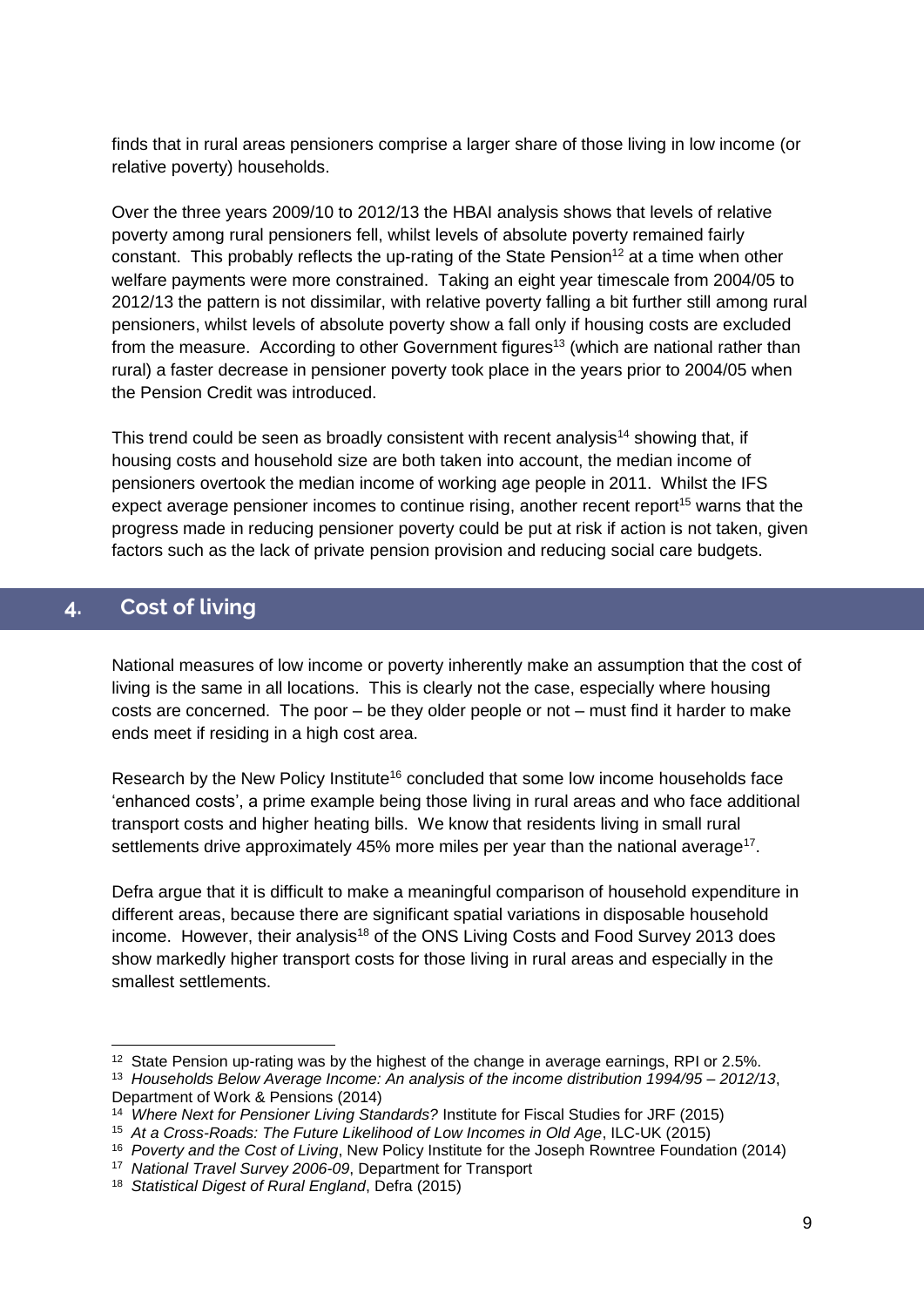Research by Kotecah<sup>19</sup> et al for DWP noted that deprivation for pensioners is not just a matter of income and that material deprivation can occur for differing reasons, including those often associated with rural areas. Examples cited are high housing rents, high transport costs and poor access to local amenities. Trends such as widespread cuts to (subsidised) rural bus services<sup>20</sup> might be expected to add to older people's transport costs.

Another study for the Joseph Rowntree Foundation<sup>21</sup> found that basic living costs rise for older pensioners when they are compared with younger pensioners. Typically this was due to higher heating bills, personal needs (such as chiropody) and one-off purchases for the home to enable continued independent living. Those in deteriorating health or with a disability also sometimes faced regular taxi fares or home care costs, depending on their circumstances and social networks. This study made comment that both heating bills and transport costs tend to be higher in rural than in urban areas.

#### **5. Pensions and income sources 5. Pensions and income sources**

Department of Work & Pensions caseload data for state pension claimants in November 2014 has been downloaded and analysed for this project. It tells us that 4.2 million people were claiming the Basic State Pension in rural classified local authority areas. They were located: 1.2 million in Mainly Rural areas; 1.5 million in Largely Rural Areas; and 1.2 million in Urban with Significant Rural areas. They comprise nearly 42% of all the Basic State Pension claimants in England.

|                            | <b>Basic State Pension</b><br>claimants | <b>Pension Credit claimants</b> |
|----------------------------|-----------------------------------------|---------------------------------|
| Mainly Rural areas         | 1,185,820                               | 195,800                         |
| Largely Rural areas        | 1,500,150                               | 263,260                         |
| Urban w Sig Rural areas    | 1,518,040                               | 257,110                         |
| All three Rural categories | 4,204,010                               | 716,170                         |
| <b>Other Urban</b>         | 5,874,860                               | 1,538,420                       |
| England totals             | 10,078,870                              | 2,254,590                       |

#### **Table 5: Claimants on Basic State Pension and on Pension Credit, 2014**

Source: DWP caseload data

-

The analysis also looked at those in receipt of Pension Credit which, as previously noted, they are eligible for because they have a low income. As table 5 shows, in November 2014:

<sup>19</sup> Kotecah, Arthur & Coutinho, *Understanding the Relationship between Pensioner Poverty and Material Deprivation*, DWP (2013)

<sup>20</sup> *Buses in Crisis: A Report on Bus Funding Across England and Wales 2010 - 2015*, Campaign for Better Transport (2015)

<sup>21</sup> Hartfree, Hirsch & Sutton, *Minimum Income Standards and Older Pensioners' Needs*, JRF (2013)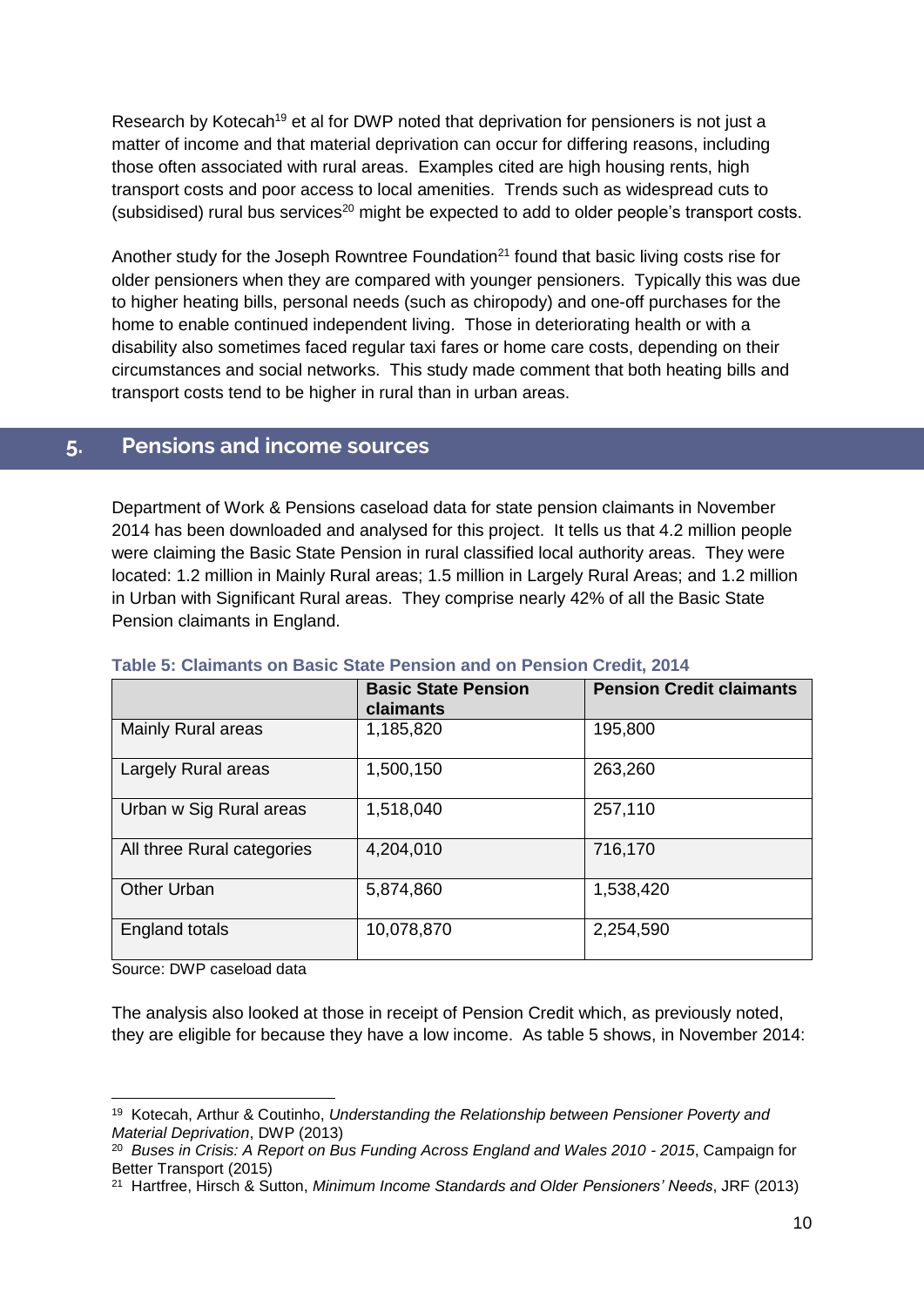- $\triangleright$  Some 716,000 people living in rural classified local authority areas were claiming Pension Credit;
- $\triangleright$  They comprised 32% of all those in England claiming Pension Credit, so less than the 42% rural share of those on a Basic State Pension;
- Around 196,000 lived in Mainly Rural areas, 263,000 in Largely Rural areas and 257,000 in Urban with Significant Rural areas.

Chart 3 expresses those on Pension Credit as a proportion of those on the Basic State Pension. Taking the three rural local authority areas categories in combination, 17.0% are also on Pension Credit. There is only modest variation from this figure among the three rural categories. It can be compared with a figure of 26.2% for the urban categories of local authority area or a figure of 22.4% for England as a whole.



**Chart 3: Pension Credit Claimants as a Share of Basic State Pension Claimants, 2014**

This rural-urban difference is substantive and surprising, given that analysis of HBAI data found only a small or no difference in the proportion of older people on low incomes. Two possible explanations are suggested here. One is that a disproportionate number of rural pensioners who live in (defined) low income households nonetheless have an income above the threshold for claiming Pension Credit. This is difficult to assess, though the financial thresholds for these two concepts are not that dissimilar. The other is that a disproportionate number of low income rural pensioners are failing to make a claim for Pension Credit. Department of Work & Pensions estimates are that nationally about 1 in 3 of those eligible to claim do not do  $so^{22}$ . Qualitative research based on interviews with rural pensioners, which was conducted some years ago<sup>23</sup>, suggested that many of them are reluctant to claim

Source: DWP caseload data

<sup>-</sup>22 DWP estimates in 2012, quoted on Age UK website (accessed August 2015)

<sup>23</sup> Scharf & Bartlam, *Rural Disadvantage: Quality of Life and Disadvantage amongst Older People – a Pilot Study*, Commission for Rural Communities (2006)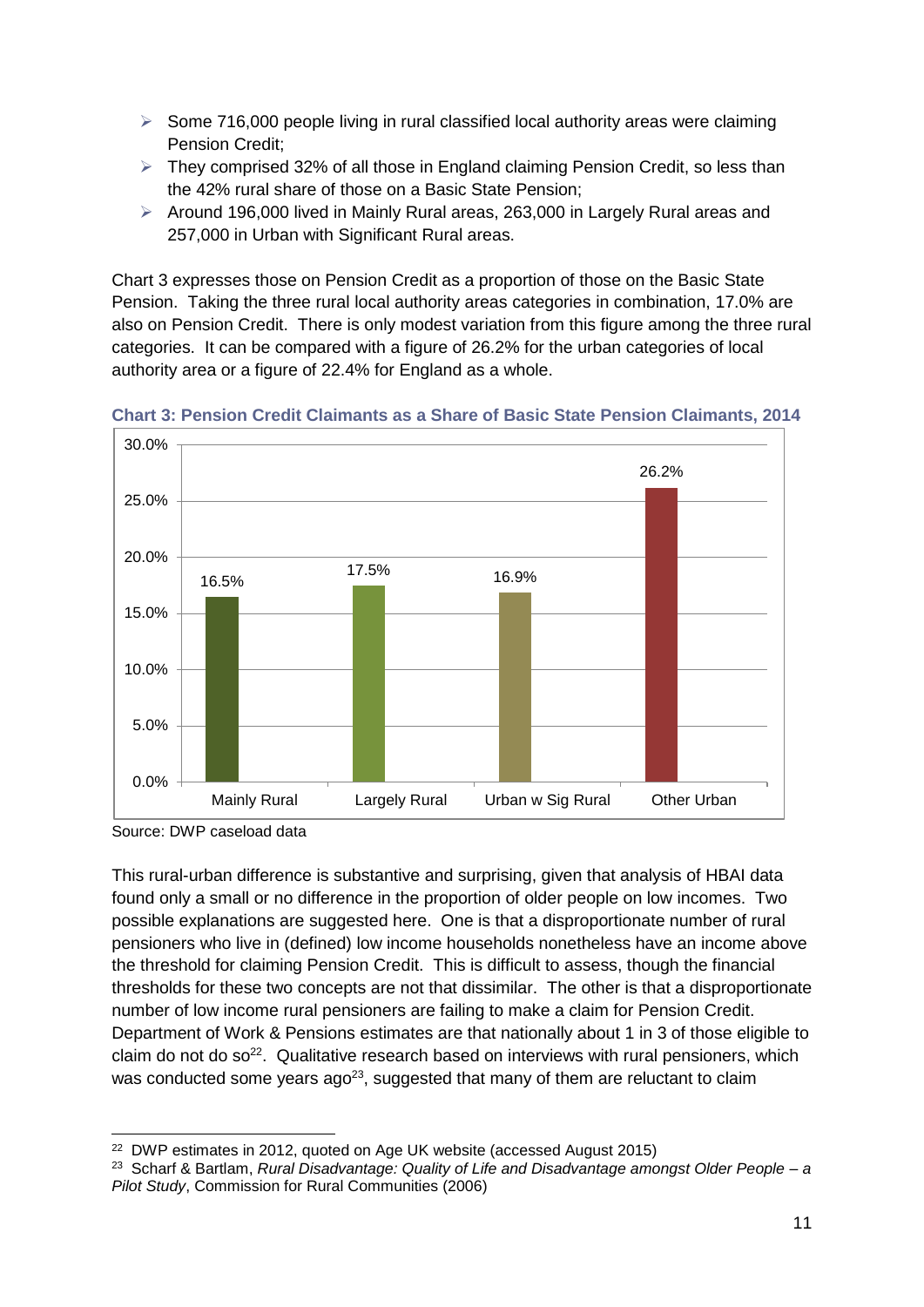welfare and hold modest financial expectations. Whether this will continue to be so as social attitudes change is a moot point.

This measure shows considerable variation between rural classified local authority areas. Among them the highest proportions on Pension Credit are to be found in Great Yarmouth in Norfolk (27.8%), Redcar & Cleveland (27.1%), Cannock Chase in Staffordshire (25.4%), East Lindsey (24.9%) and Boston (24.7%) both in Lincolnshire, and Bolsover in Derbyshire (24.5%) – a mix of east coast and industrial rural areas. By contrast, the lowest proportions on Pension Credit are to be found in Hart in Hampshire (8.5%), Chiltern in Buckinghamshire (9.2%), Isles of Scilly (9.3%) and Mole Valley in Surrey (9.9%) – with one exception, all areas in the London commuter belt.

This data has been mapped. This shows that rural locations with a high proportion on Pension Credit include the north east, the east coast and the far south west.



**Map 2: Pension Credit Claimants as a Share of Basic State Pension Claimants, 2014**

Quartiles, by per cent also on Pension Credit: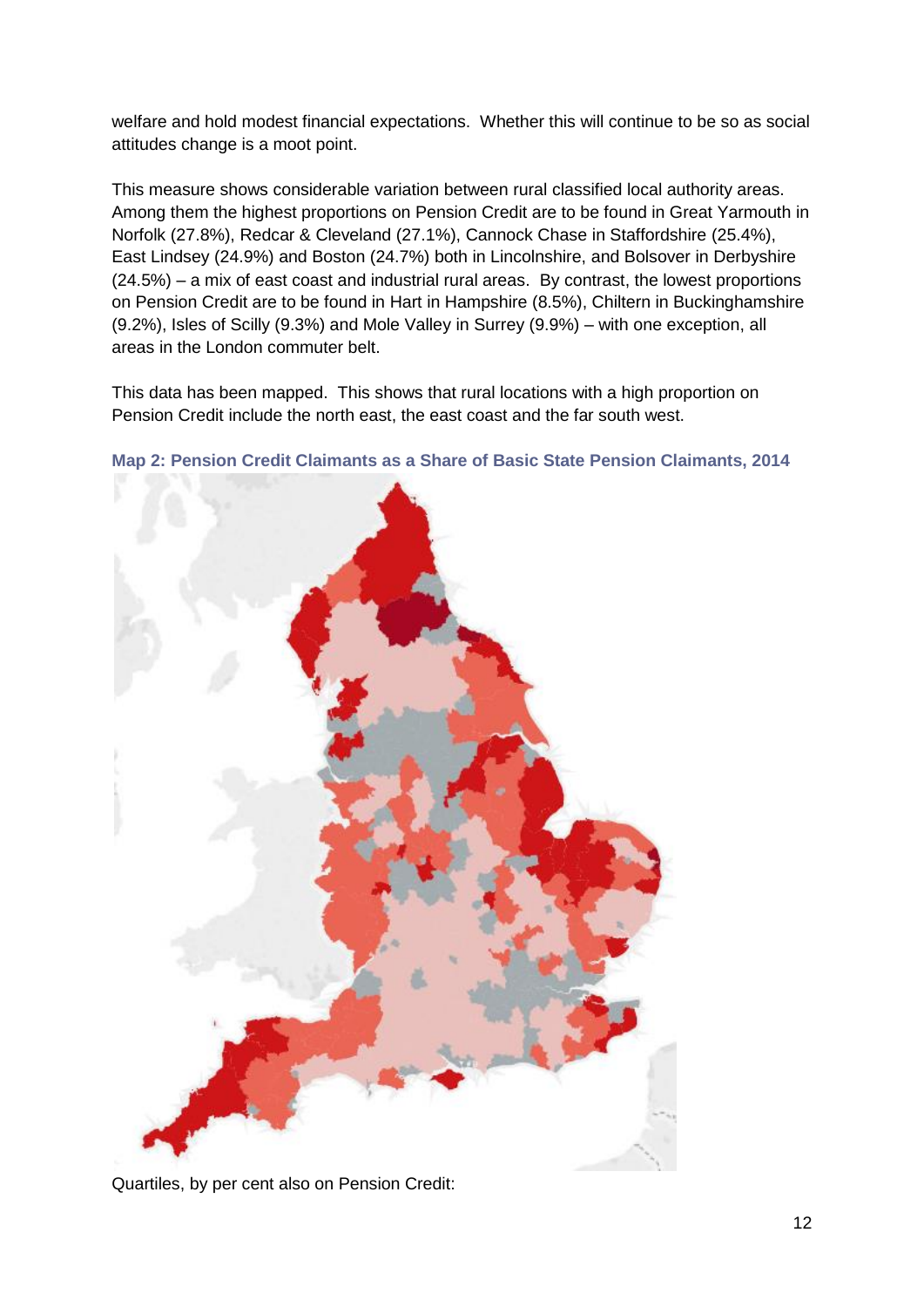

Turning now to the English Longitudinal Survey of Ageing (ELSA), this has collected data about the main source of income for those aged 65 plus. Its data for 2010 was analysed $^{24}$ by the International Longevity Centre (ILC). As table 6 shows, this found that:

- $\triangleright$  For more than half of rural older people their main source of income is the State Pension;
- $\triangleright$  For roughly a third of rural older people their main source of income is a private pension or asset;
- $\triangleright$  A private pension or asset is more likely to be the main income source for those living in rural than in urban areas;
- $\triangleright$  Conversely, benefits (other than the State Pension) are less likely to be the main income source for those living in rural than in urban areas;
- $\triangleright$  Employment or self-employment is only the main source of income for a minority of older people, though that minority is larger in the most rural areas.

|                                      | R80 rural<br>areas | R50 rural<br>areas | <b>Significant</b><br>rural areas | <b>England</b><br>average |
|--------------------------------------|--------------------|--------------------|-----------------------------------|---------------------------|
| State pension                        | 57.4%              | 51.6%              | 56.4%                             | 58.1%                     |
| Other benefits                       | 2.7%               | 2.7%               | 4.6%                              | 4.8%                      |
| Private pension<br>or asset          | 32.7%              | 40.3%              | 33.7%                             | 31.4%                     |
| Employment or<br>self-<br>employment | 7.2%               | 5.5%               | 5.2%                              | 5.7%                      |
| <b>Totals</b>                        | 100%               | 100%               | 100%                              | 100%                      |

### **Table 6: The main source of income for those aged 65 plus in 2010**

Source: ELSA dataset Note: Uses a LA classification based on the 2001 Census, though this is almost the same as the 2011 classification used elsewhere in this paper.

# **6. Housing and assets 6. Housing and assets**

The housing tenure of older people is indicative of their asset wealth or, perhaps, their lack of it. Moreover, private housing wealth will often be used to fund a move into sheltered housing or for care home fees in later life.

<sup>-</sup>24 *Impact of an Ageing Population on Service Design and Delivery in Rural Areas*, full report by ILC with TNS BMRB (2013)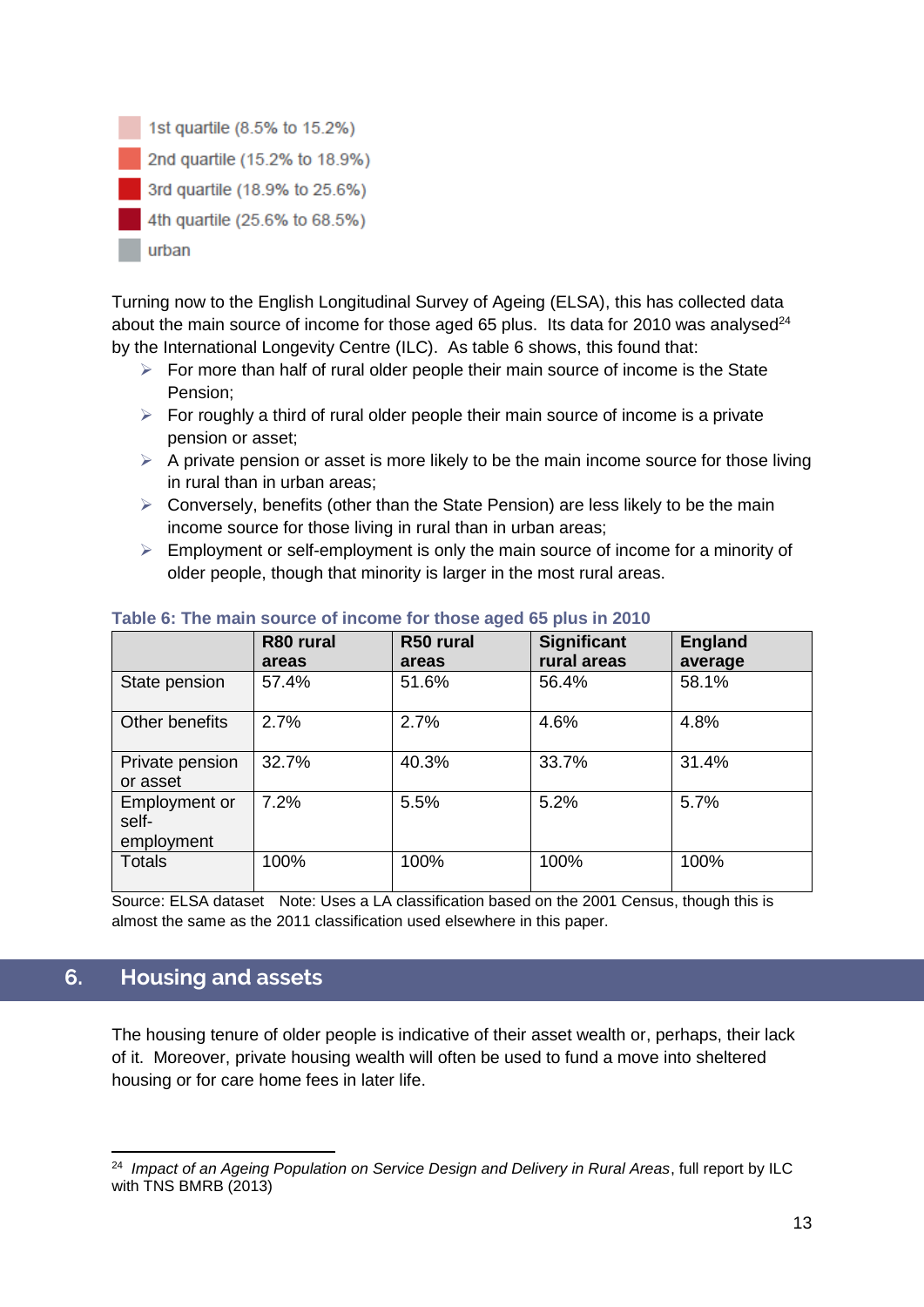It is not uncommon for older people to be asset rich whilst equally being income poor. Older people are more likely to own their own home or, at least, to be outright owners without a mortgage. Their asset will most likely have benefited from a buoyant housing market over recent decades. However, this is wealth which cannot readily be accessed or realised and it comes at a price, since housing has running costs and it needs to be maintained. National (rather than rural) analysis<sup>25</sup> shows that, whilst pensioner income and pensioner housing wealth are correlated, around half the poorest fifth of pensioners, nonetheless, own housing equity which is worth in excess of £100,000. Given that house prices in rural areas are (on average) 26% or £46,600 above those in urban areas<sup>26</sup>, some rural pensioners will own a relatively valuable asset. Equally, pensioners with a history of low income may have found it particularly difficult to buy rural housing and so acquire an asset.

Comprehensive tenure data exists from the 2011 Census, which has been analysed for this project. If we adopt the rural settlement classification, as chart 4 illustrates, we can say that:

- $\geq$  Older people (aged 65 plus) are more likely to own their own home in rural than in urban areas. Almost 80% of those in rural areas are home owners (73% in urban areas);
- $\triangleright$  Older people in rural areas are far less likely to be in social rented housing (12.5%) than older people in urban areas (20.7%). Rural areas have less social housing;
- $\triangleright$  Older people in rural areas are more likely to be in private rented housing (5.2%), compared with older people in urban areas.



**Chart 4: Household tenure, where reference person on Census form is aged 65 plus**

-

Figures in table 7 disaggregate the rural totals into three sizes of settlement, being: rural towns or fringe; rural villages; and hamlets or isolated dwellings. Doing so reveals clear patterns. The smaller the rural settlement, the more likely older people are to be owner

Source: 2011 Census (ONS)

<sup>25</sup> Aldridge, Kenway & Pannell, *Affordability of Retirement Housing*, JRF and Age UK (2012)

<sup>26</sup> Halifax Rural Housing Review, 2014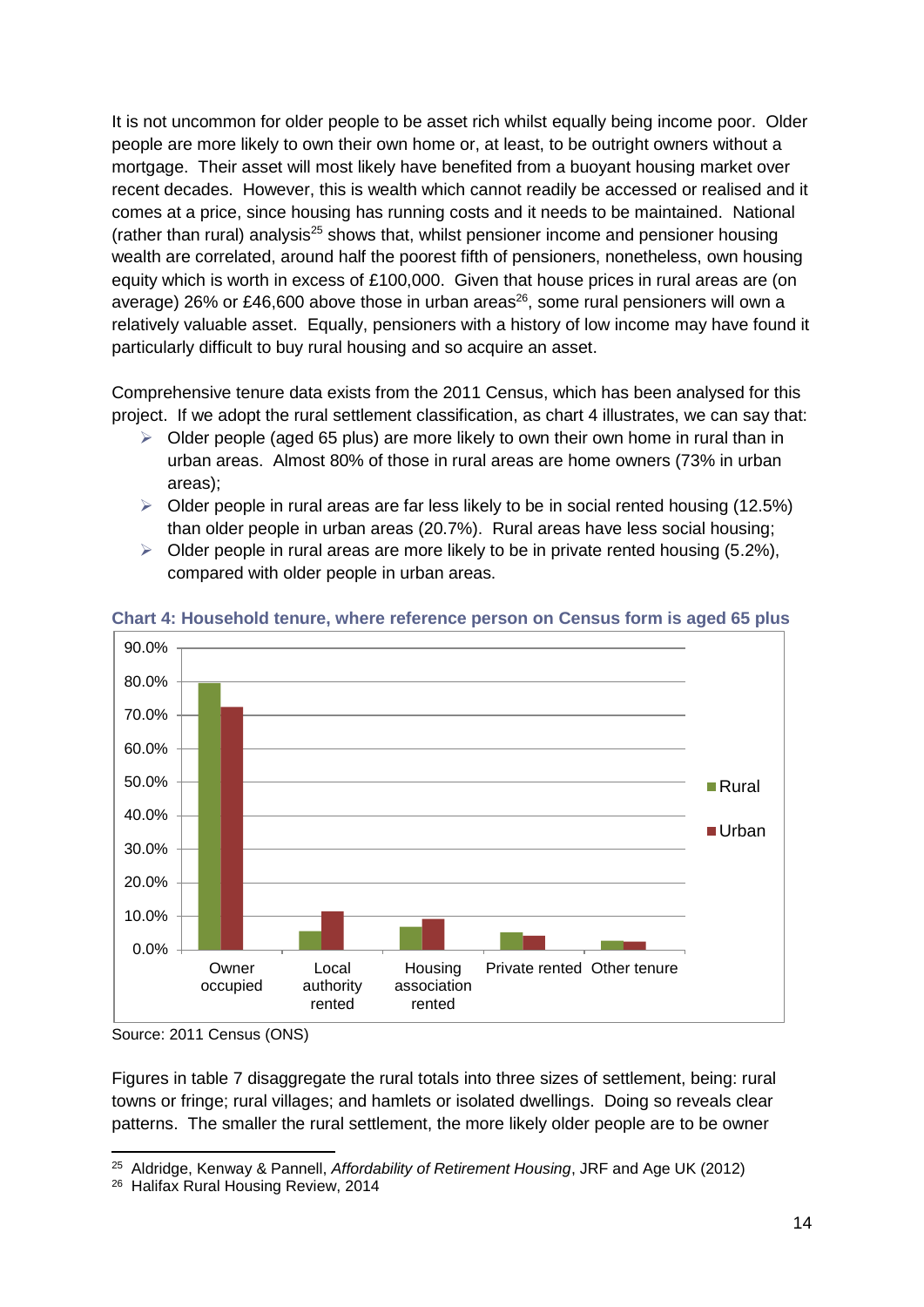occupiers, the more likely they are to be private renters and the less likely they are to be social renters.

|                                  | Owner<br>occupied | Local<br>authority<br>rented | <b>Housing</b><br>association<br>rented | <b>Private</b><br>rented | <b>Other</b><br>tenures |
|----------------------------------|-------------------|------------------------------|-----------------------------------------|--------------------------|-------------------------|
| Urban                            | 72.5%             | 11.5%                        | 9.2%                                    | 4.2%                     | 2.5%                    |
| Rural (total)                    | 79.6%             | 5.6%                         | 6.9%                                    | 5.2%                     | 2.7%                    |
| <b>Rural towns</b><br>and fringe | 77.7%             | 7.4%                         | 8.5%                                    | 3.9%                     | 2.5%                    |
| Villages                         | 80.9%             | 4.7%                         | 6.3%                                    | 5.3%                     | 2.8%                    |
| Hamlets and<br>isolated          | 83.0%             | 2.0%                         | 3.0%                                    | 8.8%                     | 3.2%                    |

|  | Table 7: Tenure of households, where reference person on form is aged 65 plus (%) |  |  |  |
|--|-----------------------------------------------------------------------------------|--|--|--|
|--|-----------------------------------------------------------------------------------|--|--|--|

Source: 2011 Census (ONS) Note: Other covers mixed tenure and those living rent free.

We can therefore conclude that older people living in rural areas – and especially those in the smallest settlements – are more likely to have assets in the form of housing. We also know, from an analysis of rural classified local authority areas, that over 90% of owner occupying older people have no mortgage remaining, so own their property outright. To some extent this must simply reflect the wider housing supply context in rural areas, where there is less social rented housing available.

This could benefit some who are able to release equity in order to fund their care or housing needs in later life. It is unlikely, though, to benefit those who move into specialist housing which (again) is in a rural location.

Finally, it is worth noting the extent of the variation to be found across rural England, which is most readily shown by statistics for individual local authority areas classified as rural. They tell us that for the 65 plus age group:

- $\triangleright$  The level of owner occupation varies from 89% in Wyre (Lancashire) to 56% in North Kesteven (Lincolnshire);
- $\triangleright$  The level of social renting varies from 37% in North Kesteven (Lincolnshire) to 6% in West Dorset;
- $\triangleright$  The level of private renting varies from 11% in Forest Heath (Suffolk) to 3% in Stroud (Gloucestershire) and in Swale (Kent).

This 2011 Census data is further explored in a map (overleaf) which shows the pattern of owner occupation among older person households in rural classified authorities. This indicates a complex pattern that is difficult to summarise. Most rural areas with a high level of owner occupation are, though, in the south of the country and there is a cluster of rural areas with a low level of owner occupation on the eastern side of the country.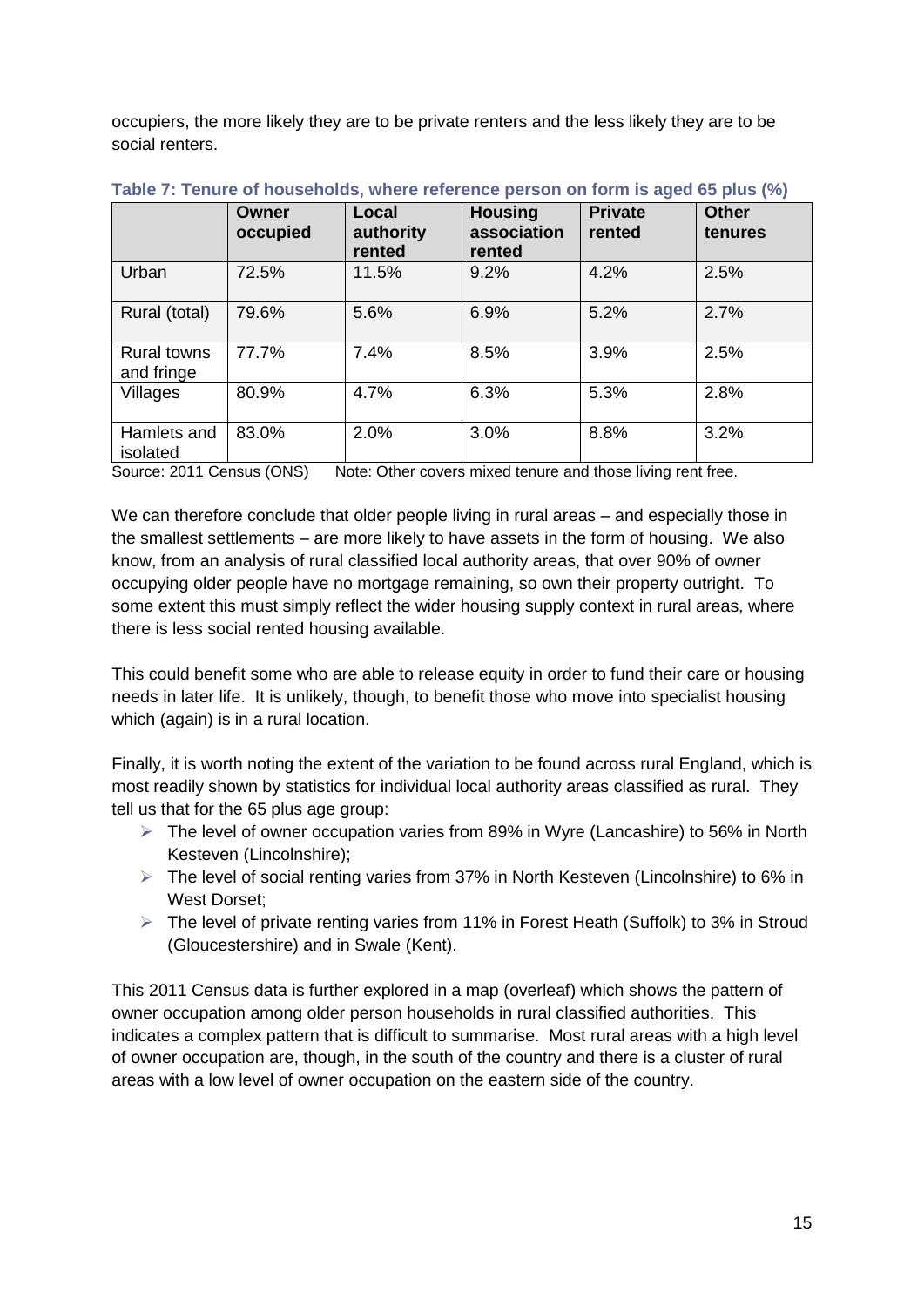

**Map 3: Share of dwellings owner occupied, where reference person is aged 65 plus**

urban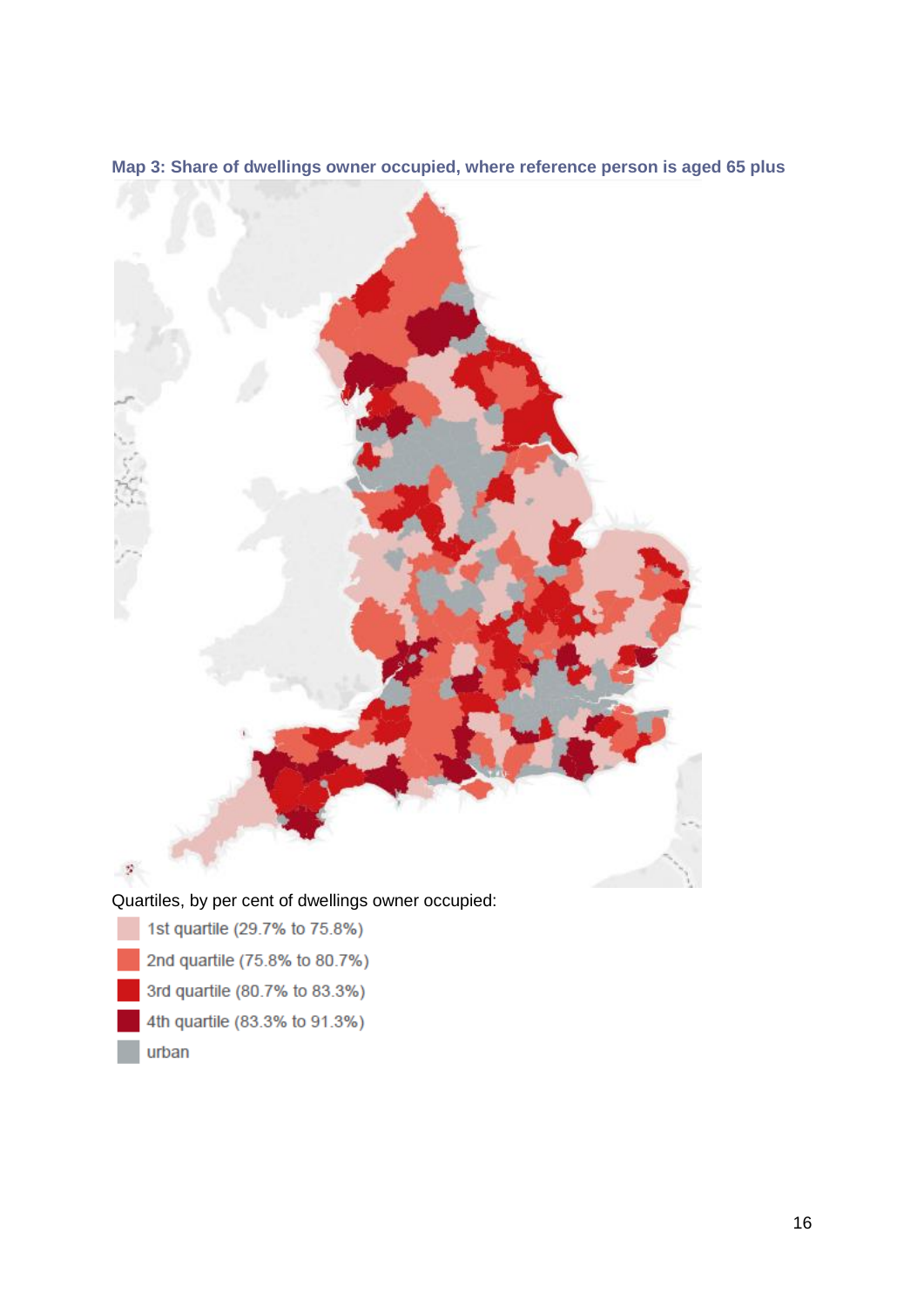# **7. Fuel poverty 7. Fuel Poverty**

Fuel poverty is an aspect of poverty which is widely recognised as having a rural dimension. It also has an age dimension, since the elderly are more likely to feel the cold and to spend time at home. The concept is now defined by Government using a Low Income High Cost (LIHC) indicator, which counts households that:

- a) Have energy bills above the national average; and
- b) Where this leaves them with a residual income below the poverty line.

Older statistics mainly use an earlier Government definition, namely those households needing to spend over 10% of their income on heating to maintain an adequate level of warmth.

A key rural issue is that the mains gas network does not reach many smaller settlements. Nationally, some 79% of households rely on a mains gas central heating system. In villages, this is only the case for 44% of households and in hamlets/isolated dwellings for 31% of households<sup>27</sup>. Other home heating fuels are generally dearer for consumers. Moreover, those without mains gas are unable to benefit from dual fuel discount packages which are offered by gas and electricity providers. Another feature of rural areas is the relatively large number of older properties which are solid wall construction. These transmit more heat directly to the exterior and are harder to insulate than cavity wall buildings. It is notable that two-thirds of households which depend on oil for heating are also in solid wall homes.

Defra has published a rural analysis<sup>28</sup> of fuel poverty, which is for all households and not just pensioners. It shows that 18.4% of rural households were in fuel poverty in 2010 (according to the earlier definition of the term). This can be compared with 15.9% of urban households. It, further, showed that fuel poverty affected roughly 1 in 5 households in villages and roughly 1 in 4 households in hamlets/isolated dwellings, with fuel poverty levels found to be associated both with (small) settlement size and with population sparsity. Mapping indicates it is particularly prevalent in the uplands of northern England, in the Marches, along the east coast, in the northern half of East Anglia and in large parts of the South West peninsular<sup>29</sup>.

Age UK have published figures<sup>30</sup> for older person households living in fuel poverty in 2011 (according to the LIHC definition), though these are national rather than rural figures. This indicates that England then had between 1.0 million and 1.2 million fuel poor individuals who were aged 60 plus. Although it is more common for younger age households to be in fuel poverty, the fuel poverty gap is greatest for those in older age at around £500 per year. That is, the additional income they would (on average) need to move out of fuel poverty.

The ELSA survey asked older people what sources of fuel they used for home heating. As reported by the ILC and TNS BRMB analysis $31$  and shown here in chart 5, older people in rural areas are distinctly less likely than their urban counterparts to be using mains gas. In the most rural local authority areas (Rural 80) almost two-fifths did not have mains gas in

<sup>27</sup> *2011 Census Results for Rural England*, Defra (2013)

<sup>28</sup> *Statistical Digest of Rural England*, Defra (latest version, 2015)

<sup>29</sup> *The State of Rural Public Services 2012*, Rural Services Network (2012)

<sup>30</sup> Norton & West, *Age UK Evidence Review: Poverty in Later Life*, Age UK (2014)

<sup>31</sup> Same as footnote 23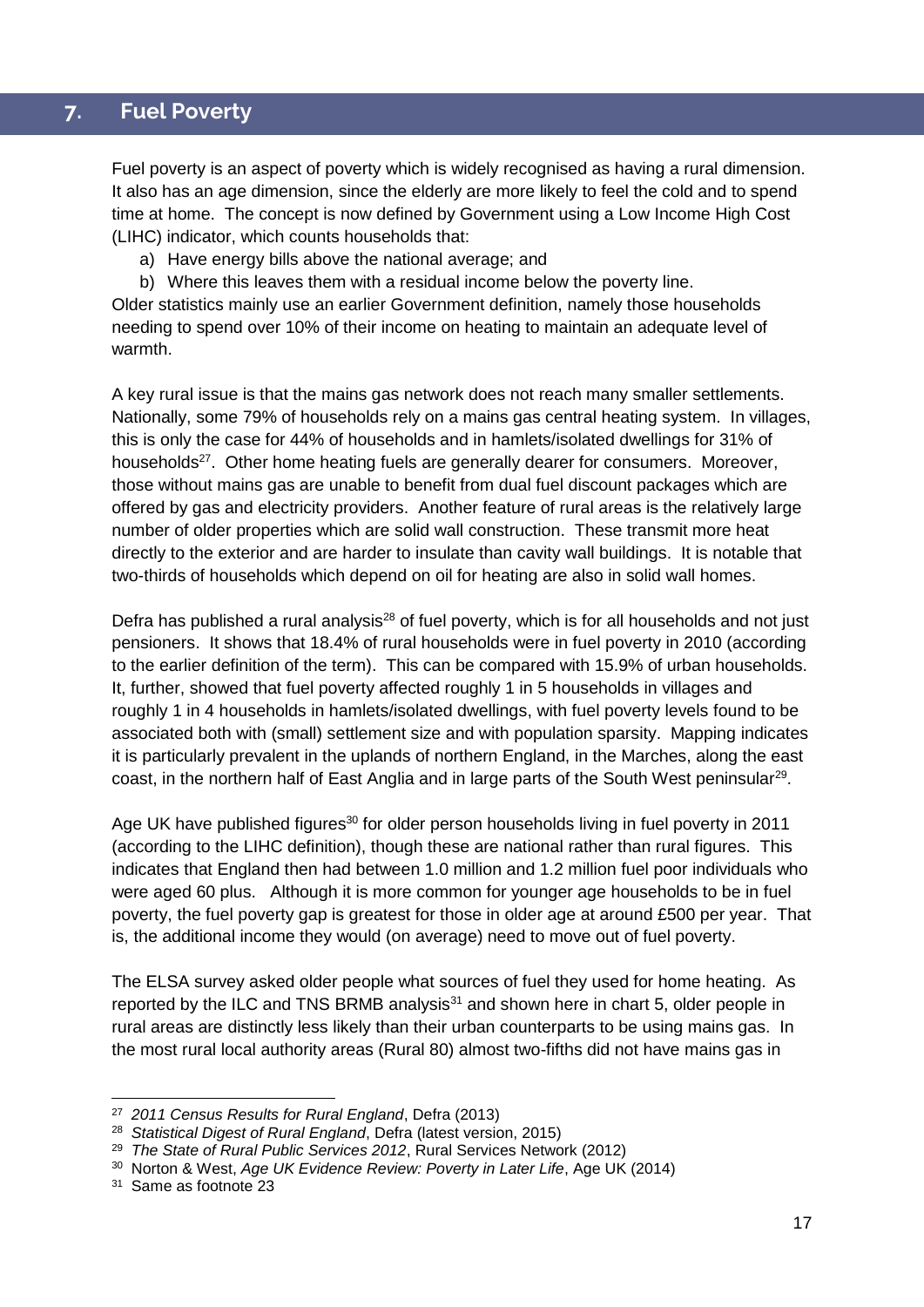their home. The ILC report tested whether this result had anything to do with wider socioeconomic factors and concluded that it did not: it simply reflected rural location.



**Chart 5: Proportion of 65 plus age group** *not* **using mains gas for home heating**

Source: ELSA dataset Note: Uses a LA classification based on the 2001 Census, though this is almost the same as the 2011 classification used elsewhere in this paper.

This ELSA analysis is further set out in table 8, where it shows that all other types of fuel source are more often used by older people living in rural than in urban areas i.e. coal, bottled gas, oil and wood. The relationship between rurality and use of fuels other than mains gas could hardly be clearer.

|             | <b>Rural 80 areas</b> | <b>Rural 50 areas</b> | <b>Significant</b><br><b>Rural</b> | <b>Urban areas</b> |
|-------------|-----------------------|-----------------------|------------------------------------|--------------------|
| Mains gas   | 61.3%                 | 74.8%                 | 81.4%                              | 91.6%              |
| Coal        | 13.2%                 | 7.4%                  | 6.8%                               | 1.9%               |
| Bottled gas | 7.3%                  | 6.5%                  | 4.2%                               | 1.4%               |
| Oil         | 19.2%                 | 11.5%                 | 6.6%                               | 0.5%               |
| Wood        | 17.1%                 | 14.8%                 | 10.2%                              | 2.5%               |

|  |  |  | Table 8: Fuel types used for home heating by the 65 plus age group |  |  |  |
|--|--|--|--------------------------------------------------------------------|--|--|--|
|  |  |  |                                                                    |  |  |  |

Source: ELSA dataset Note: Columns add to more than 100% since more than one fuel type may be used in a household. Even so, the use of electricity for heating is not covered by this dataset.

Whilst there is considerable policy debate and publicly funded programmes to improve telecommunications infrastructure in rural areas, the reach of the mains gas network does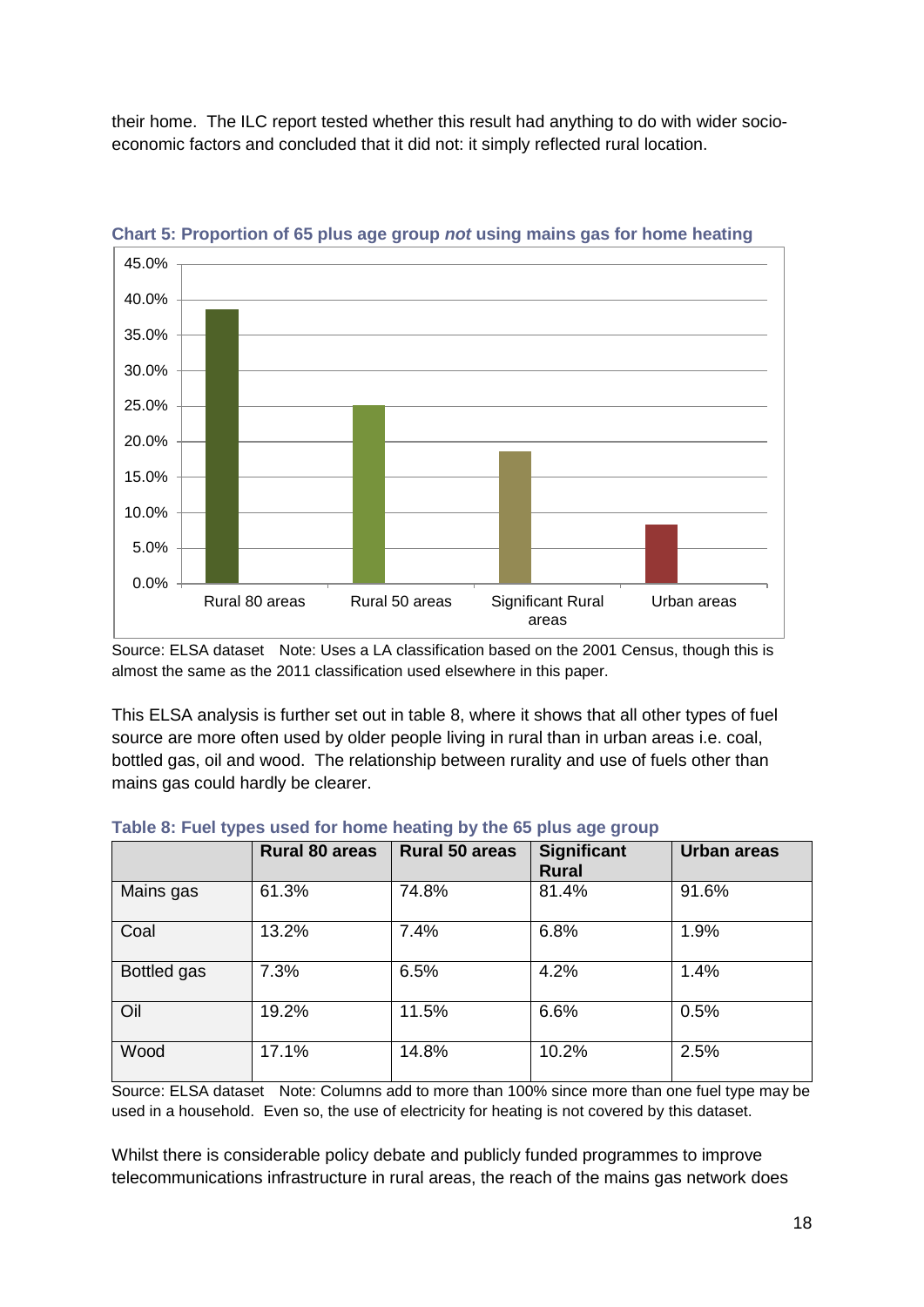not seem to attract anything like the same attention. Another question would seem to be whether the Winter Fuel Allowance that is paid to pensioners is sufficient to address the extra costs faced by those who live off the gas network.

# **8. Looking to the future 8. Looking to the future**

The Institute for Fiscal Studies (IFS) has recently concluded a programme of research on the future of pensioner living standards<sup>32</sup>. Although this is not specifically rural, its main findings are relevant and worth summarising. Economic modelling by the IFS forecasts that the widespread improvement seen to pensioner living standards is expected to continue into the early 2020s. Both richer and poorer pensioners should benefit from this, though it is wealthier pensioners who will fair best of all. The income gains for the top quintile will be, proportionately, almost four times as large as the gains for the bottom quintile.

Looking further ahead, the prospects for later cohorts of pensioners are described as "mixed". There are risks arising from factors such as weak income growth for (currently) working age households and a sharp decline in the availability of employers' defined benefit pension schemes. Inheritance will play an important part in the economic wellbeing of future generations of pensioners, but it will be unevenly distributed and will generally reinforce existing patterns of wealth. This futures research also notes that working lives can be expected to continue getting longer, though not everyone will be able to work into older age, especially where poor health precludes them from doing so.

All of these forecast trends can be expected to play out across rural England, with some pensioner groups faring better than others and some rural areas faring better than others.

<sup>-</sup>32 Same as footnote 13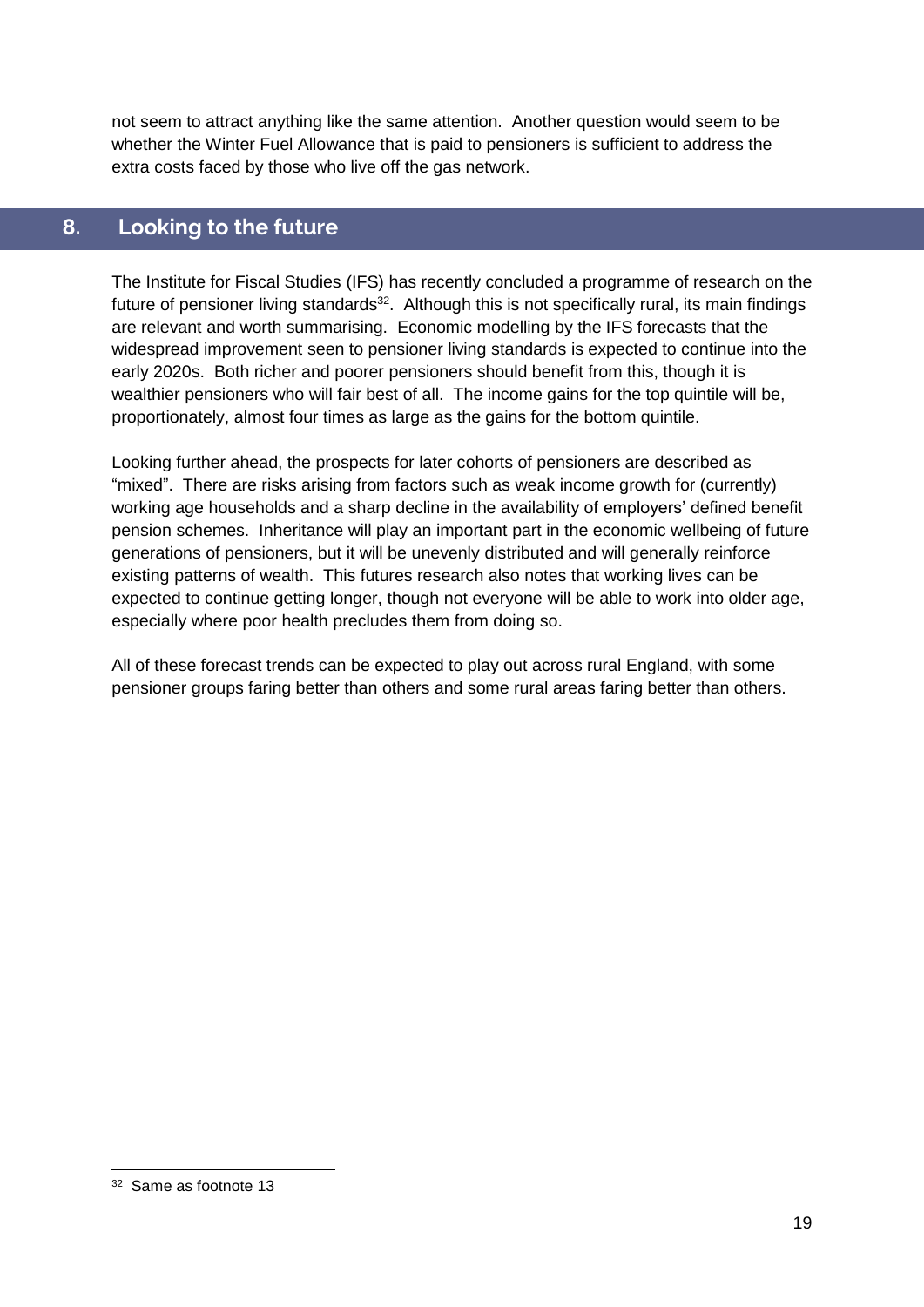#### **Definitions:**

*Households below average income* (HBAI): households with an income which is less than 60% of the average (median) household income. This was the official (Government) measure of poverty until it was dropped in 2015.

*Relative poverty*: HBAI can be measured in relative terms, taking the 60% household income threshold in each year under investigation. It can be measured either before or after taking account of housing costs, as can absolute poverty (see below).

*Absolute poverty*: HBAI can also be measured in absolute terms, which the UK Government defines as meaning the 60% household income threshold in one specific (base) year, up-rated for inflation in subsequent years.

*Guaranteed Minimum Pension*: the lowest income Government expects any pensioner to receive. Those earning less are entitled to claim Pension Credit. It is set at two levels, one for single pensioners and one for pensioner couples.

*Minimum Income Standards*: Joseph Rowntree Foundation takes the cost of basic goods and services to calculate the income need for an acceptable living standard. They measure such a Standard for pensioners, based on 72 year olds with no major health problems.

*Income Deprivation Affecting Older People Index*: the main English Indices of Deprivation 2010 (a DCLG product) combines data sets on income and other issues. A spin-off output is this Older People Index based solely on those aged 60 plus in income deprived households.

*Fuel poverty*: the Government (DECC) now uses households with above average energy bills, where this leaves them with a residual income below the poverty threshold. It replaced an earlier definition of households needing to spend at least 10% of income to keep their home adequately warm.

### **References**

Aldridge H, Kenway P & J Pannell, *Affordability of Retirement Housing*, JRF and Age UK (2012):<https://www.jrf.org.uk/report/who-can-afford-retirement-housing>

Buckle P, *Workplace Infrastructure*, Government Office for Science (2015): <https://www.gov.uk/government/publications/future-of-ageing-workplace-infrastructure>

Campaign for Better Transport, *Buses in Crisis: A Report on Bus Funding Across England and Wales 2010 - 2015*, CBT (2015): [http://www.bettertransport.org.uk/buses/blog/our](http://www.bettertransport.org.uk/buses/blog/our-buses-are-crisis)[buses-are-crisis](http://www.bettertransport.org.uk/buses/blog/our-buses-are-crisis)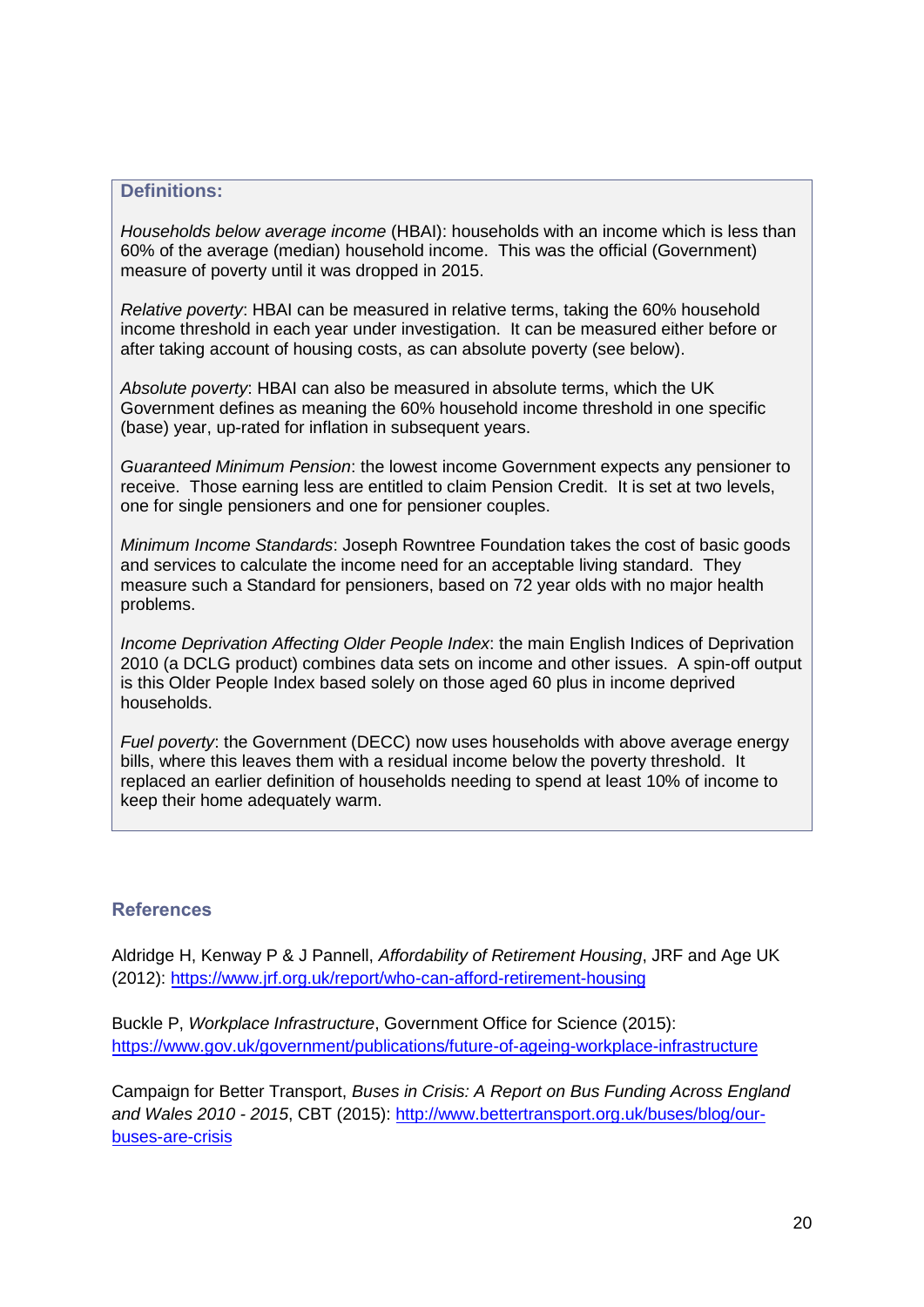Chanfreau J (NatCen), *Changes to Work and Income around State Pension Age*, Age UK (2013):<http://www.natcen.ac.uk/our-research/research/transitions-in-older-age/>

CIPD, *Avoiding the demographic crunch: labour supply and the ageing workforce*, CIPD (2015): [http://www.cipd.co.uk/publicpolicy/policy-reports/demographic-crunch-labour-supply](http://www.cipd.co.uk/publicpolicy/policy-reports/demographic-crunch-labour-supply-ageing.aspx)[ageing.aspx](http://www.cipd.co.uk/publicpolicy/policy-reports/demographic-crunch-labour-supply-ageing.aspx) 

Department for Environment, Food & Rural Affairs, *Statistical Digest of Rural England* – 2015 edition, Defra (2015): [https://www.gov.uk/government/statistics/statistical-digest-of](https://www.gov.uk/government/statistics/statistical-digest-of-rural-england-2013)[rural-england-2013](https://www.gov.uk/government/statistics/statistical-digest-of-rural-england-2013) 

Department for Environment, Food & Rural Affairs, *2011 Census Results for Rural England*, Defra (2013): [https://www.gov.uk/government/statistics/2011-census-results-for-rural](https://www.gov.uk/government/statistics/2011-census-results-for-rural-england)[england](https://www.gov.uk/government/statistics/2011-census-results-for-rural-england) 

Department for Work & Pensions, *Households Below Average Income: An analysis of the income distribution 1994/95 – 2012/13*, DWP (2014): [https://www.gov.uk/government/statistics/households-below-average-income-hbai-199495](https://www.gov.uk/government/statistics/households-below-average-income-hbai-199495-to-201213) [to-201213](https://www.gov.uk/government/statistics/households-below-average-income-hbai-199495-to-201213) 

Halifax, *Halifax Rural Housing Review*, Halifax Building Society (2014): <http://www.halifax.co.uk/house-price-index/>

Hartfree Y, Hirsch D & L Sutton, *Minimum Income Standards and Older Pensioners' Needs*, JRF (2013): [https://www.jrf.org.uk/report/minimum-income-standards-and-older-pensioners](https://www.jrf.org.uk/report/minimum-income-standards-and-older-pensioners-needs)[needs](https://www.jrf.org.uk/report/minimum-income-standards-and-older-pensioners-needs) 

Hill K, Sutton L & D Hirsch, *Living on a Low Income in Later Life*, Age UK (2011): <http://www.ageuk.org.uk/money-matters/income-and-tax/living-on-a-low-income-in-later-life/>

Hirch D, *Minimum Income Standards 2015*, Joseph Rowntree Foundation (2015): <https://www.jrf.org.uk/report/minimum-income-standard-uk-2015>

International Longevity Centre – UK, *At a Cross-Roads: The Future Likelihood of Low Incomes in Old Age*, ILC-UK (2015):

[http://www.ilcuk.org.uk/index.php/publications/publication\\_details/at\\_a\\_cross\\_roads\\_underst](http://www.ilcuk.org.uk/index.php/publications/publication_details/at_a_cross_roads_understanding_the_future_likelihood_of_low_incomes) anding the future likelihood of low incomes

International Longevity Centre – UK with TNS BMRB, *Impact of an Ageing Population on Service Design and Delivery in Rural Areas*, ILC-UK (2013): [http://www.ilcuk.org.uk/index.php/publications/publication\\_details/impact\\_of\\_an\\_ageing\\_pop](http://www.ilcuk.org.uk/index.php/publications/publication_details/impact_of_an_ageing_population_on_service_design_and_delivery_in_rural_area) ulation on service design and delivery in rural area

Kotecah M, Arthur S & S Coutinho, *Understanding the Relationship between Pensioner Poverty and Material Deprivation*, DWP (2013): [https://www.gov.uk/government/publications/pensioner-poverty-and-material-deprivation](https://www.gov.uk/government/publications/pensioner-poverty-and-material-deprivation-rr827)[rr827](https://www.gov.uk/government/publications/pensioner-poverty-and-material-deprivation-rr827)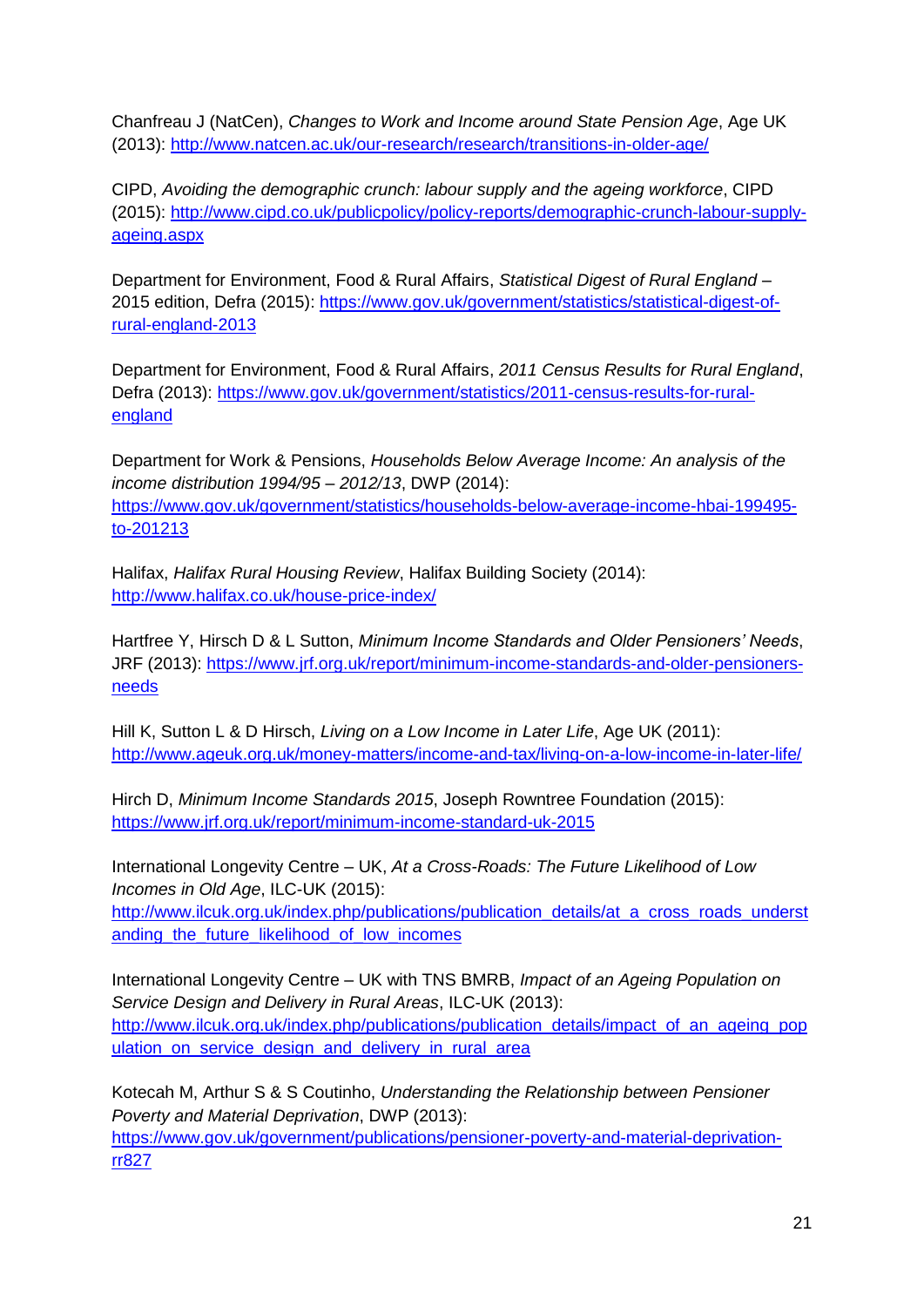Nazroo J, *Volunteering, Providing Informal Care and Paid Employment in Later Life*, Government Office for Science (2015): [https://www.gov.uk/government/publications/future](https://www.gov.uk/government/publications/future-of-ageing-volunteering-informal-care-and-paid-work-in-later-life)[of-ageing-volunteering-informal-care-and-paid-work-in-later-life](https://www.gov.uk/government/publications/future-of-ageing-volunteering-informal-care-and-paid-work-in-later-life) 

Norton M & S West, *Age UK Evidence Review: Poverty in Later Life*, Age UK (2014) <http://www.ageuk.org.uk/money-matters/income-and-tax/living-on-a-low-income-in-later-life/>

Palmer G, *The Poverty Site*, website no longer updated (accessed 2015): <http://www.poverty.org.uk/>

Scharf T & B Bartlam, *Rural Disadvantage: Quality of Life and Disadvantage amongst Older People – a Pilot Study*, Commission for Rural Communities (2006): [http://webarchive.nationalarchives.gov.uk/20081105155100/http://www.ruralcommunities.go](http://webarchive.nationalarchives.gov.uk/20081105155100/http:/www.ruralcommunities.gov.uk/publications/crc19) [v.uk/publications/crc19](http://webarchive.nationalarchives.gov.uk/20081105155100/http:/www.ruralcommunities.gov.uk/publications/crc19)

Tetlow G (Institute for Fiscal Studies), *Where Next for Pensioner Living Standards?* Joseph Rowntree Foundation (2015): [https://www.jrf.org.uk/report/where-next-pensioner-living](https://www.jrf.org.uk/report/where-next-pensioner-living-standards)[standards](https://www.jrf.org.uk/report/where-next-pensioner-living-standards)

Tinson A, Kenway P, Bushe S & T MacInnes (New Policy Institute), *Poverty and the Cost of Living*, Joseph Rowntree Foundation (2014): [https://www.jrf.org.uk/report/poverty-and-cost](https://www.jrf.org.uk/report/poverty-and-cost-living)[living](https://www.jrf.org.uk/report/poverty-and-cost-living) 

Wilson B (Rural Services Network), *The State of Rural Public Services 2012*, RSN (2012) <http://www.rsnonline.org.uk/best-practice/state-of-rural-services-report>